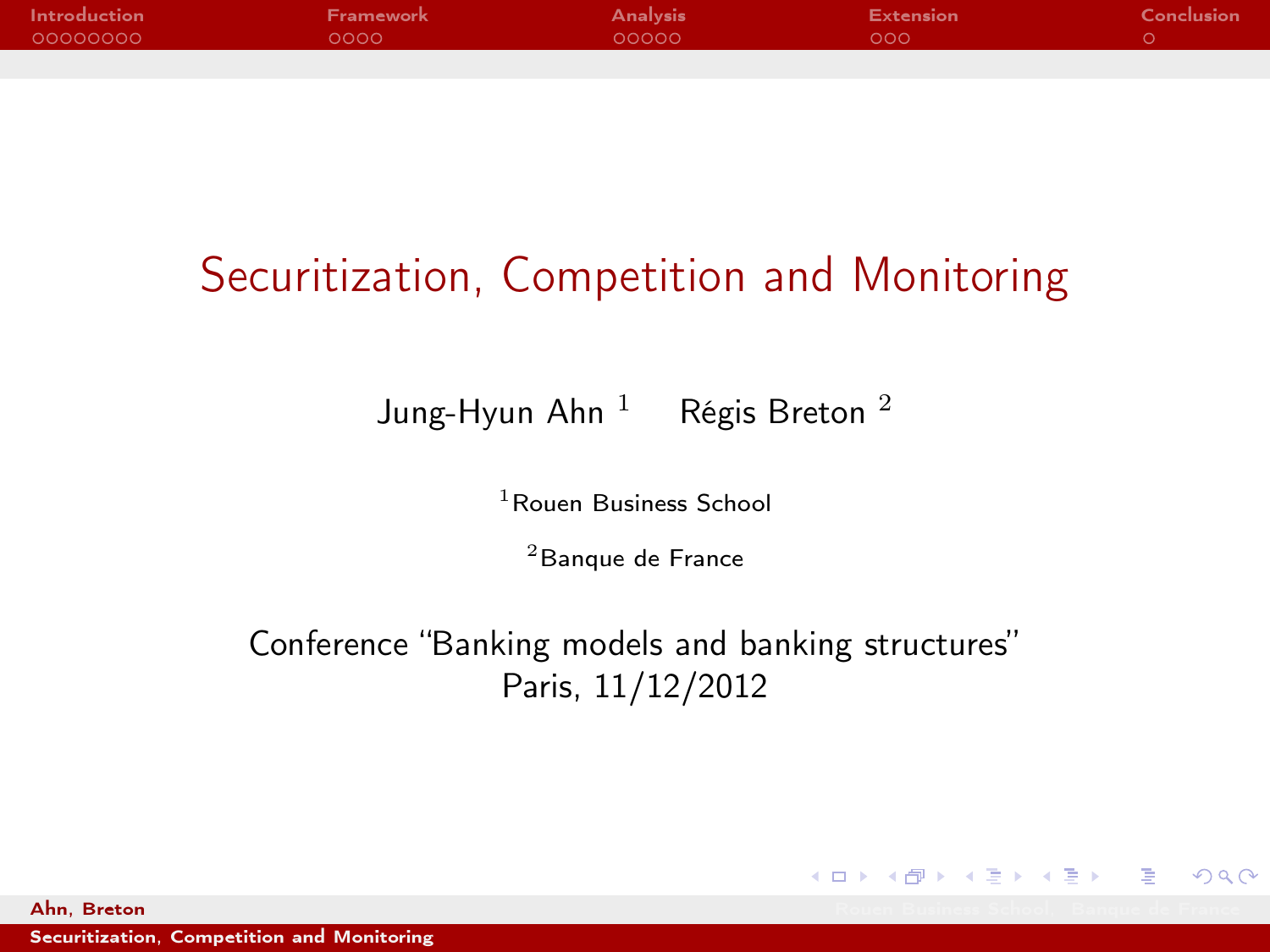| Framework | <b>Analysis</b> | Extension | Conclusion |
|-----------|-----------------|-----------|------------|
| 0000      | 00000           | റററ       |            |
|           |                 |           |            |
|           |                 |           |            |

#### Disclaimer

The views expressed here are my own and should not be interpreted as reflecting those the Banque de France or the Eurosystem.



[Securitization, Competition and Monitoring](#page-0-0)

**Ahn, Breton Rouen Business School, Banque de France**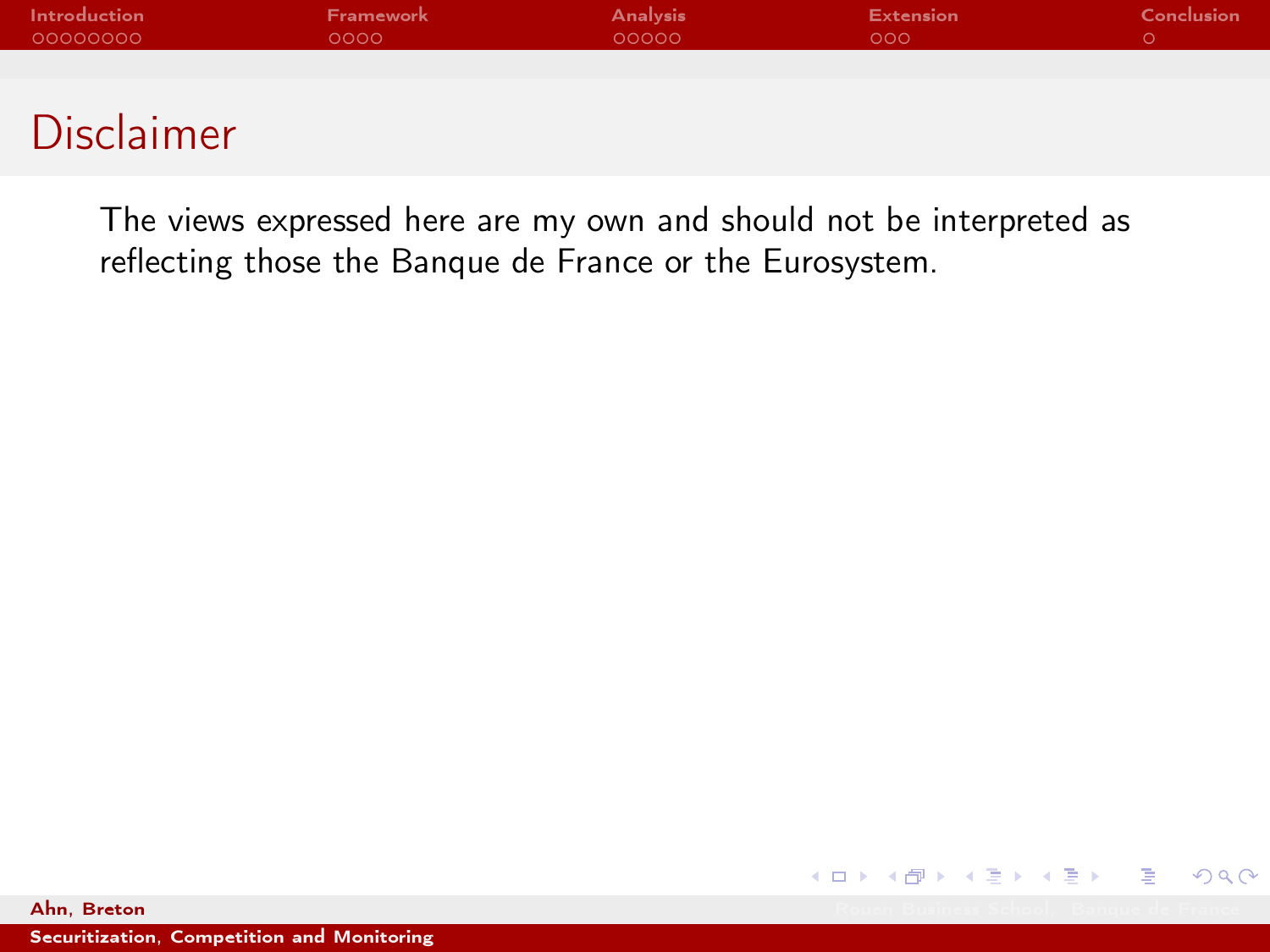| <b>Introduction</b> | <b>Framework</b> | <b>Analysis</b> | <b>Extension</b> | Conclusion |
|---------------------|------------------|-----------------|------------------|------------|
| $\bullet$ 0000000   | 0000             | 00000           | 000              |            |
|                     |                  |                 |                  |            |
|                     |                  |                 |                  |            |

# **Securitization**

- Gradual increase in securitization/loan sales in the last two decades
	- **ABS** market in the US (Data: Gorton and Metrick, 2011)

<span id="page-2-0"></span>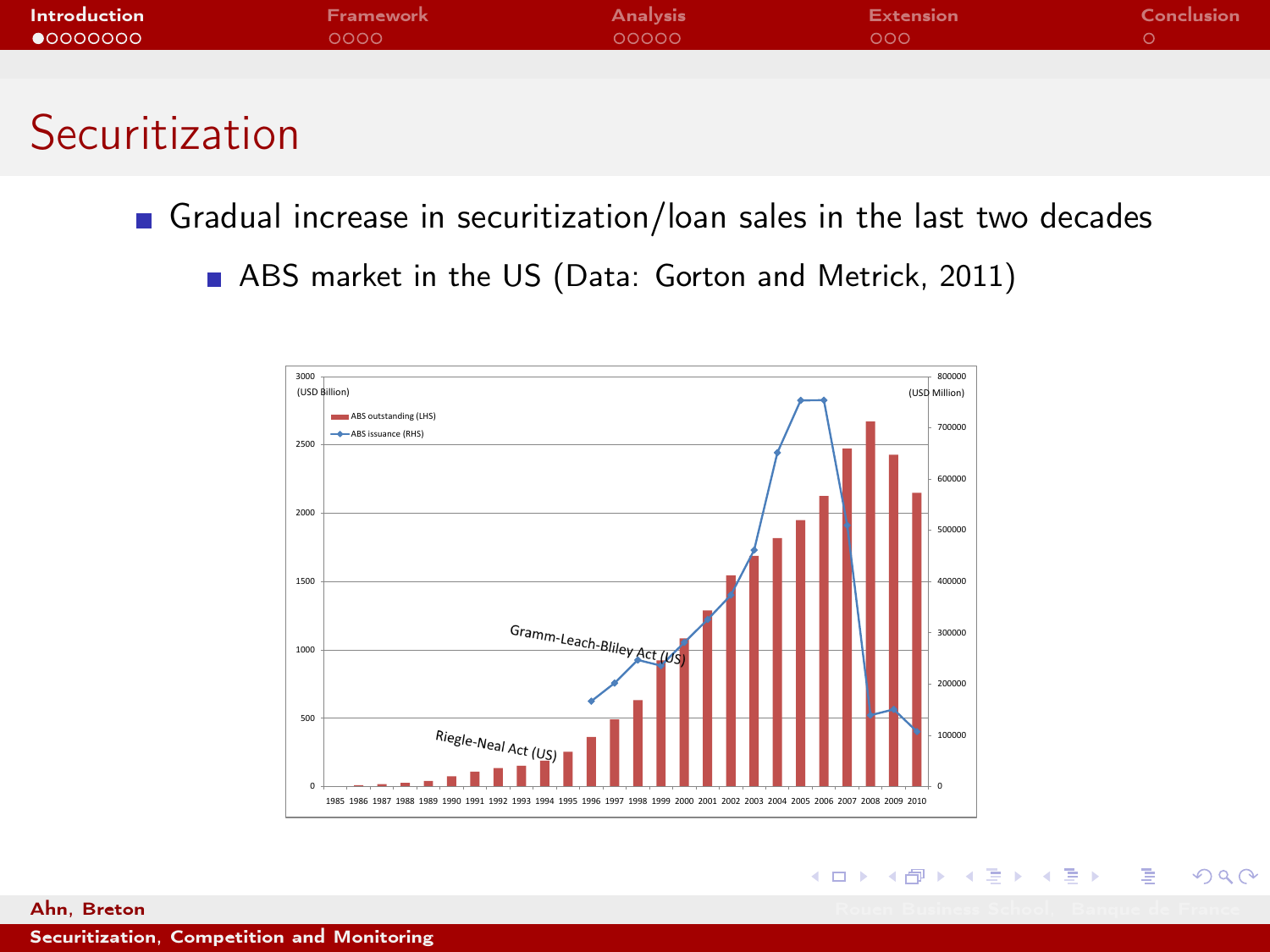| Introduction | <b>Framework</b> | <b>Analysis</b> | <b>Extension</b> | Conclusion |
|--------------|------------------|-----------------|------------------|------------|
| 00000000     | 0000             | 00000           | 000              |            |
|              |                  |                 |                  |            |
|              |                  |                 |                  |            |

## Securitization

Gradual increase in securitization/loan sales in the last two decades

Single name loan sales in the US (Data: Reuters LPC Traders Survey)



#### $($  ロ )  $($   $\overline{B}$  )  $($   $\overline{B}$  )  $($   $\overline{B}$  )  $QQQ$

**Ahn, Breton Rouen Business School, Banque de France**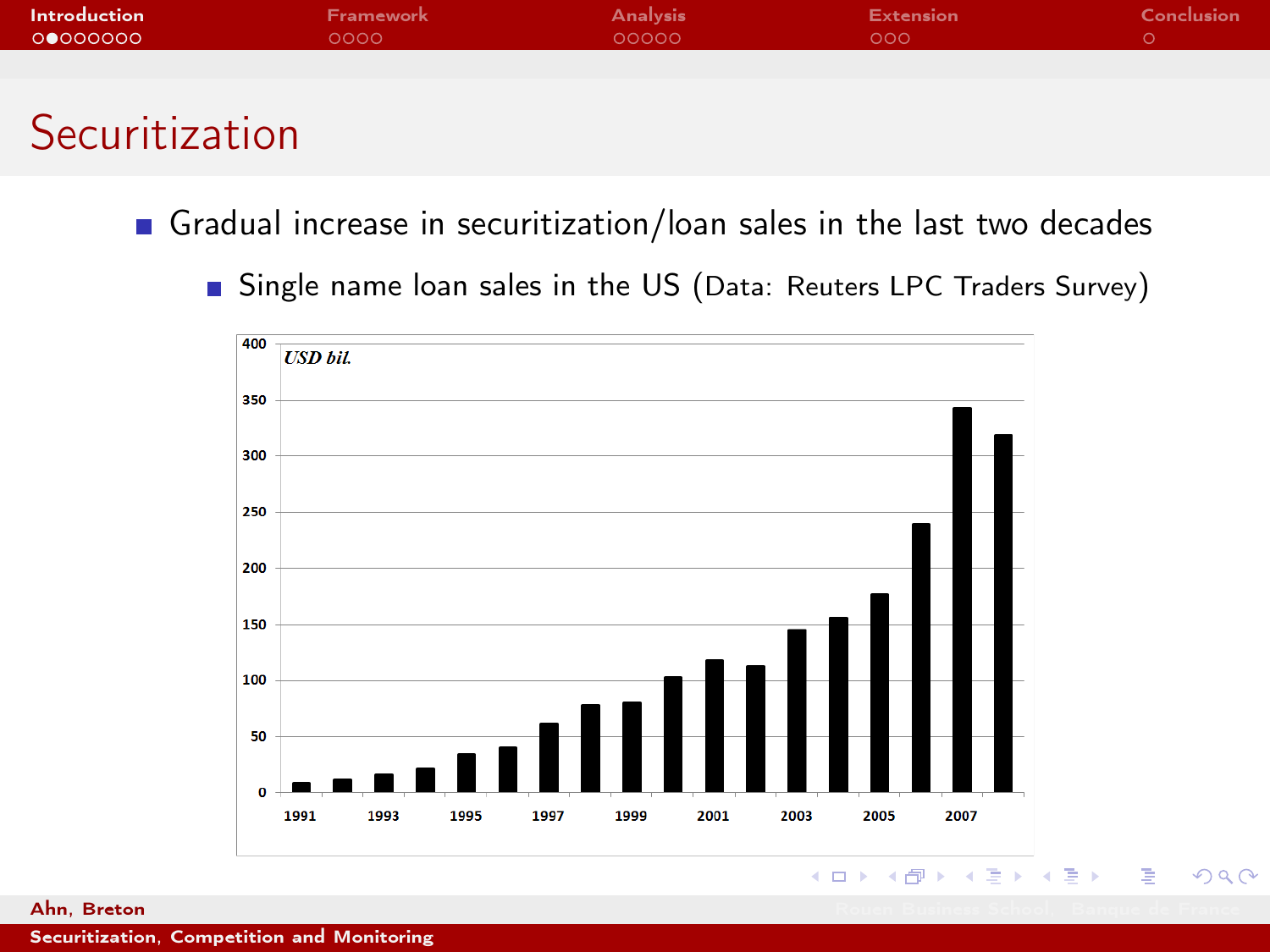| Introduction | <b>Framework</b> | <b>Analysis</b> | <b>Extension</b> | Conclusion |
|--------------|------------------|-----------------|------------------|------------|
| 00000000     | 0000 -           | 00000           | DOO Y            |            |
|              |                  |                 |                  |            |
|              |                  |                 |                  |            |

## Securitization

- Development of secondary loan markets associated with an evolution in the business model of banks
	- Shift from "originate-to-hold" (OTH) to "originate-to-distribute" (OTD) model (Buiter, 2007; Hellwig, 2008)
	- **n** Increase in fraction of loans securitized (Loutskina, 2011).



 $\Omega$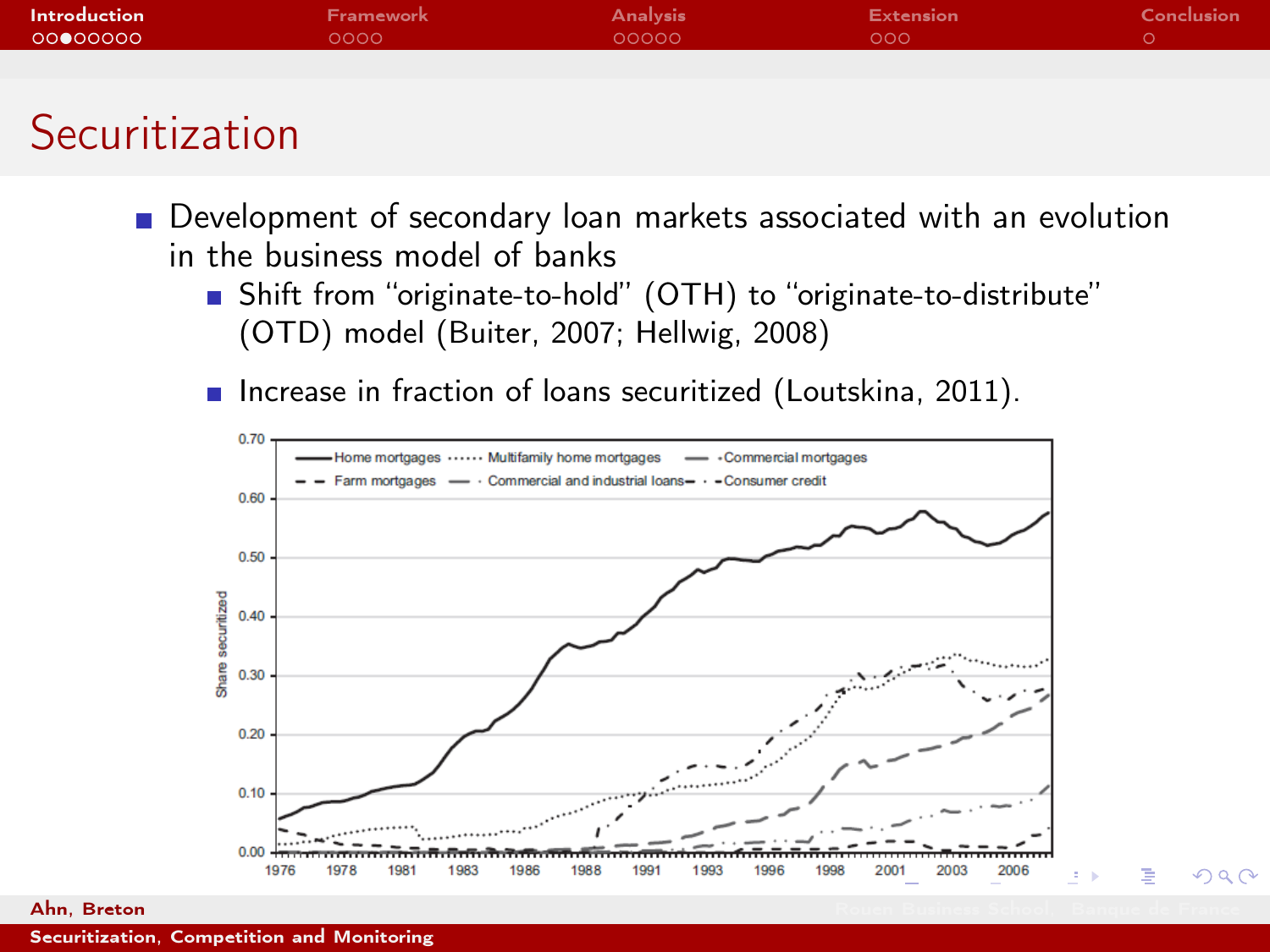| Introduction | <b>Framework</b> | <b>Analysis</b> | <b>Extension</b> | Conclusion |
|--------------|------------------|-----------------|------------------|------------|
| 00000000     | 0000             | 00000           | 000              |            |
|              |                  |                 |                  |            |
|              |                  |                 |                  |            |
| Competition  |                  |                 |                  |            |

- Over the last two decades, competition in the banking sector has increased, due to deregulation and liberalization
	- Vives (2001); Boot and Schmeits (2006).

US

- Riegle-Neal Act of 1994: abolition of geographicals barrier to entry between states;
- Gramm-Leach-Bliley Act of 1999: end of separation between commercial banking and investment banking business.
- **European Union** 
	- Second Banking Directive of 1989: introduction of single banking license (effective in 1993).

K ロ X K 個 X K ミ X X ミ X コ ミ

 $\Omega$ 

Question: Is there a link between more competitive environment and development of securitization?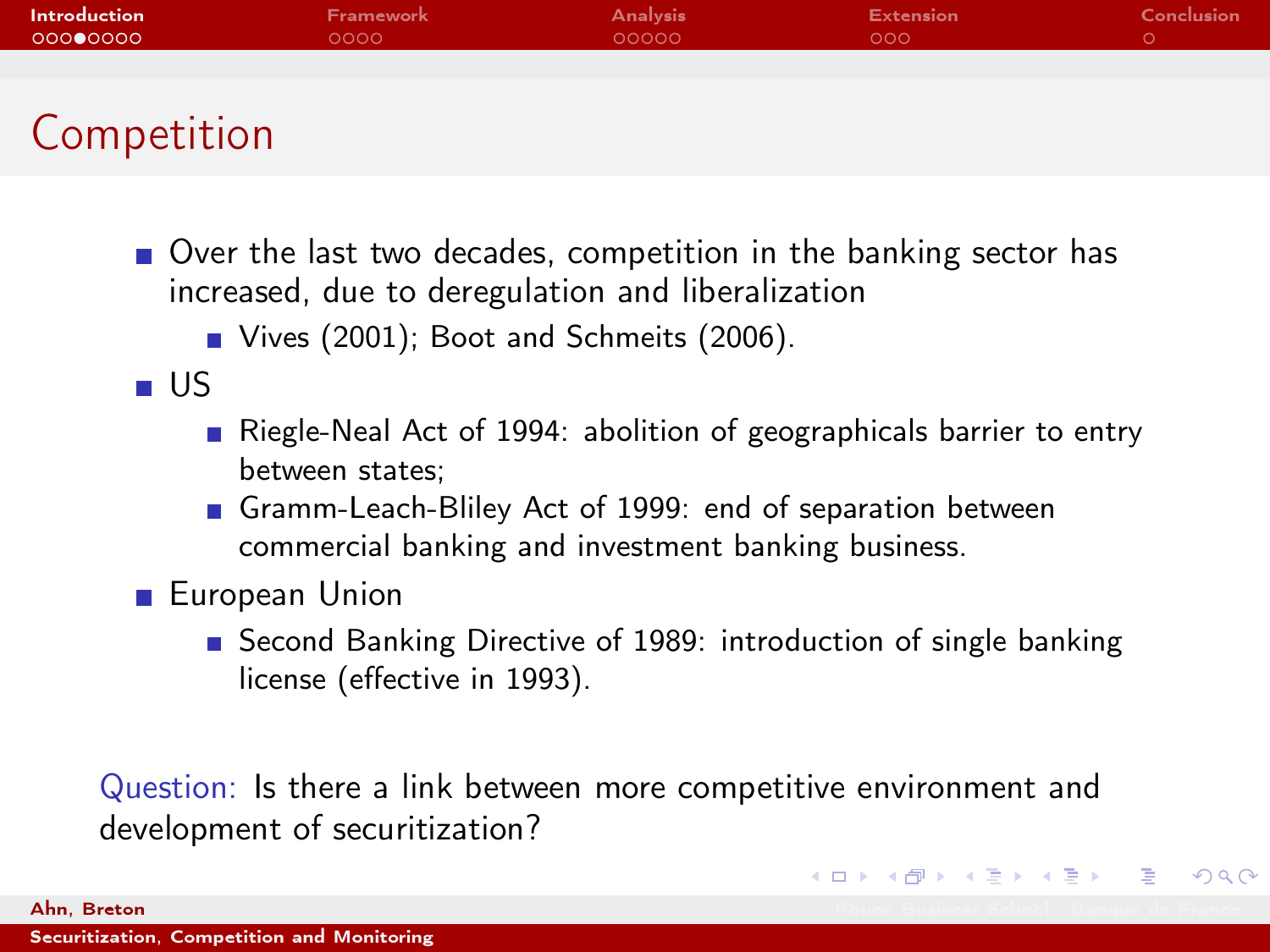| <b>Introduction</b> | Framework | <b>Analysis</b> | <b>Extension</b> | Conclusion |
|---------------------|-----------|-----------------|------------------|------------|
| 000000000           | 0000      | 00000           | 000              |            |
|                     |           |                 |                  |            |
|                     |           |                 |                  |            |

# Monitoring

- Literature emphasizes the negative effects of securitization on screening/monitoring incentives ("dark side")
	- $\blacksquare$  theoretical contributions with opaque secondary market
		- Morrison 2005, Parlour and Plantin 2008, Hakenes and Schnabl, 2010

 $QQQ$ 

#### $\blacksquare$  empirical evidence

- subprime market
	- (Keys et al. 2010, Mian & Sufi 2009, Purnanandam 2011, Dell'Arricia et al 2008)

#### corporate loans

(Berndt & Gupta 2009, Gaul and Stebunov, 2009)

- Screening/monitoring is at the core of banks' business
	- reduction in screening/ should reduce banks' profit?

Question: Why did bank managers (and shareholders) followed the securitization trend?

(standard explanation: banks exploit investors' inability to understand/price securitized products). K ロ X K 個 X K ミ X X ミ X コ ミ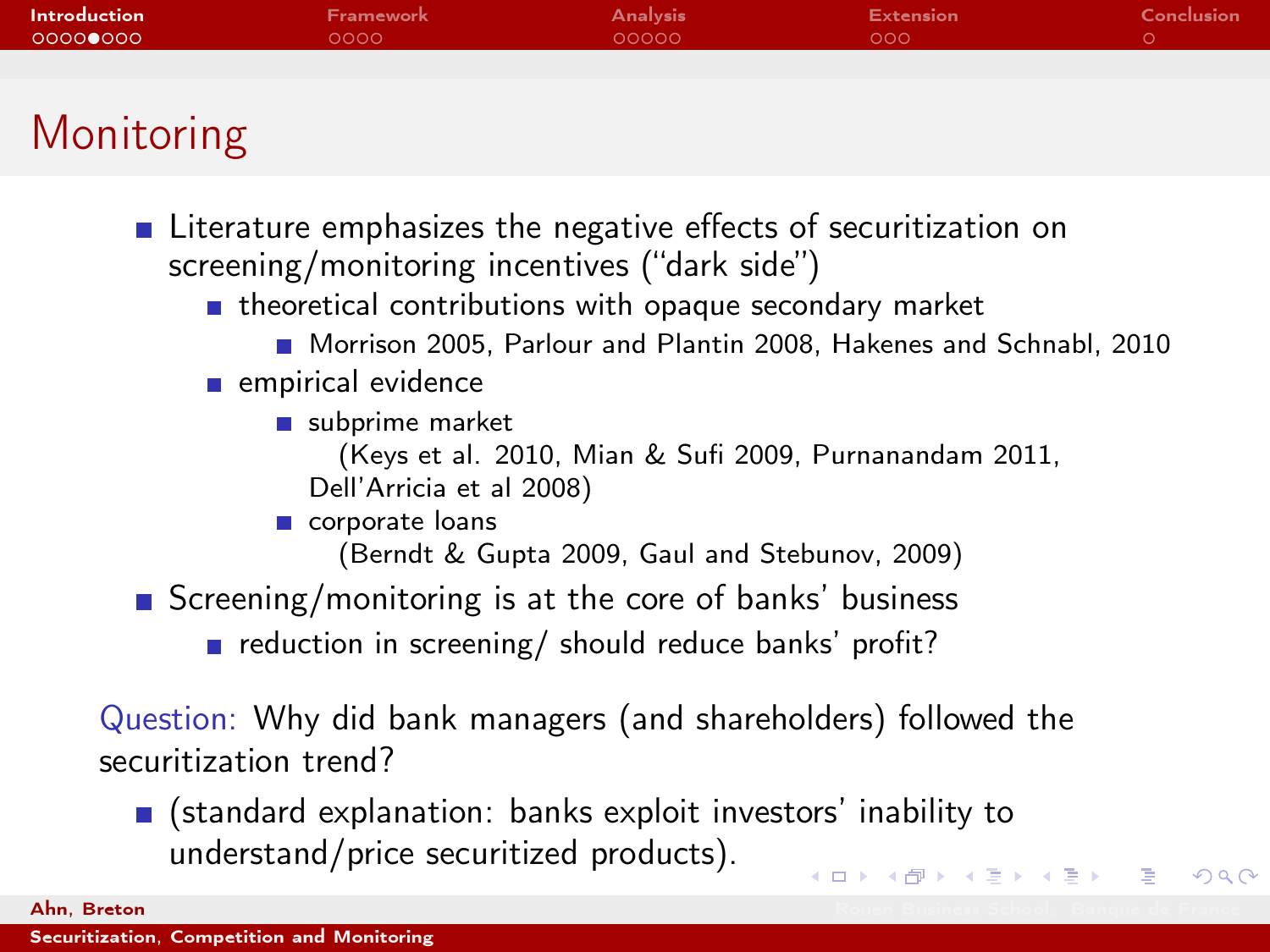| Introduction | Framework | <b>Analysis</b> | <b>Extension</b> | <b>Conclusion</b> |
|--------------|-----------|-----------------|------------------|-------------------|
| 00000000     | 0000      | 00000           | 000 <sub>o</sub> |                   |
|              |           |                 |                  |                   |
|              |           |                 |                  |                   |
| ┮            |           |                 |                  |                   |

- Interaction of securitization and competition in loan market
	- Dynamic competition setup (2-periods)
		- switching costs allow for positive profits in equilibrium
		- **n** competition affected by extent of private information
		- 1 Ex post
			- **■** informational advantage  $\Rightarrow$  winner's curse on competitors (Sharpe 1990, von Thadden 2004)
		- 2 Ex ante
			- $\blacksquare$  more competition for initial market share (Gehrig & Stenbacka 2007, Bouckaert & Degryse 2004)

 $\blacksquare$  Impact of securitization?

(transfer of part of loan portfolio cash-flows to outside investors)

K ロ X K 個 X K ミ X X ミ X コ ミ

 $QQQ$ 

I he paper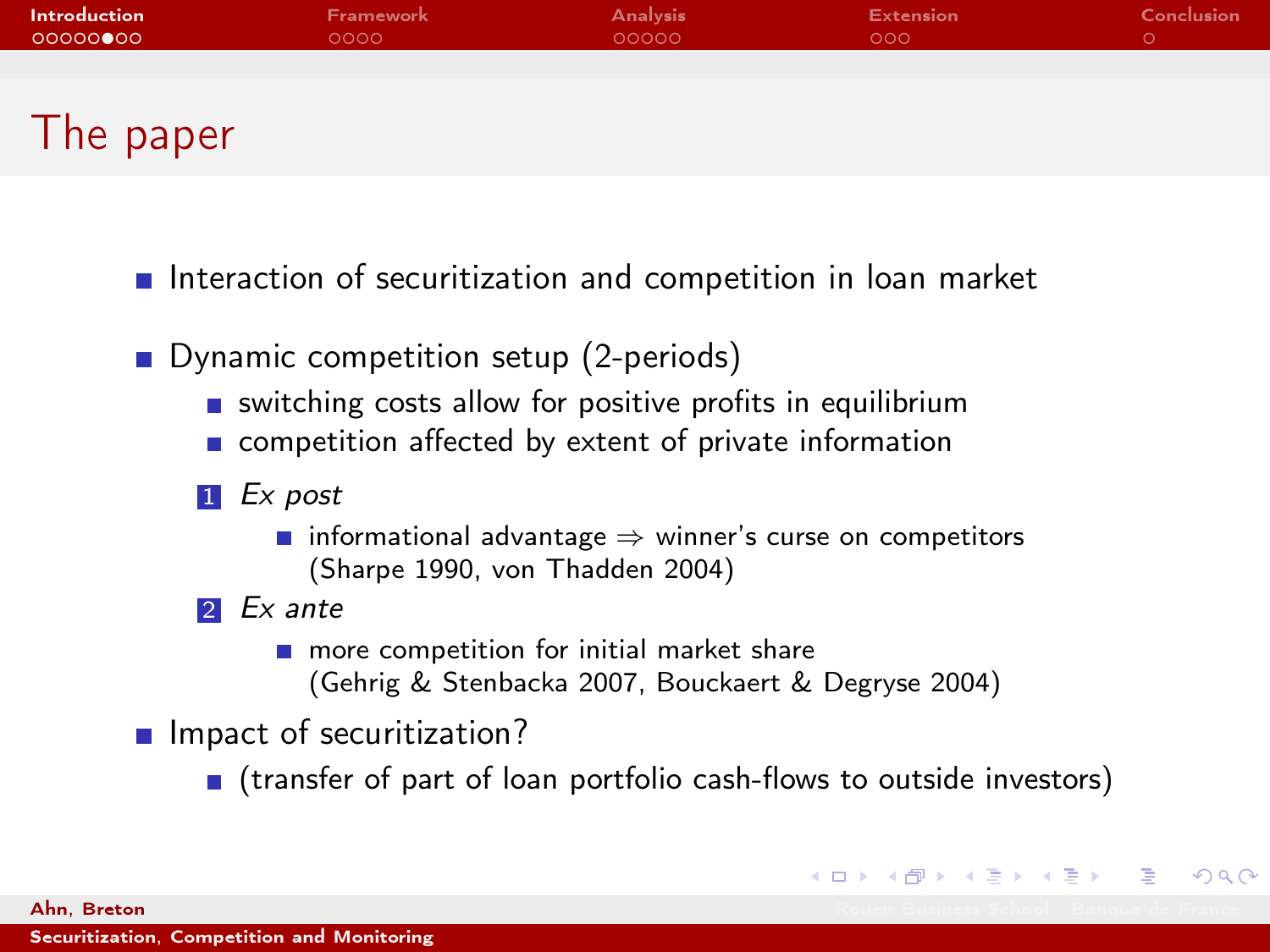| Introduction | <b>Framework</b> | <b>Analysis</b> | <b>Extension</b> | Conclusion |
|--------------|------------------|-----------------|------------------|------------|
| 00000000     | 0000             | 00000           | 000 <sub>o</sub> |            |
|              |                  |                 |                  |            |
|              |                  |                 |                  |            |

## Main results

Securitization has two distinct effects

- $\blacksquare$  reduces incentives to monitor (standard effect).
- softening competition effect (new)

Higher securitization (shift from OTH to OTD) can lead to

- higher (collective) profits for banks
- **but negative effect on efficiency (from less monitoring)**

Two broad implications/interpretations

- points to distributive consequences of securitization
	- $\blacksquare$  rent extraction effect (on borrowers, not investors).
- suggests additional motivation for securitization
	- tool to mitigate the impact of higher competition
	- link between increase in loan market competition and in securitization (empirical) K ロ ▶ K 個 ▶ K 글 ▶ K 글 ▶ 「 글 」 ⊙ Q ⊙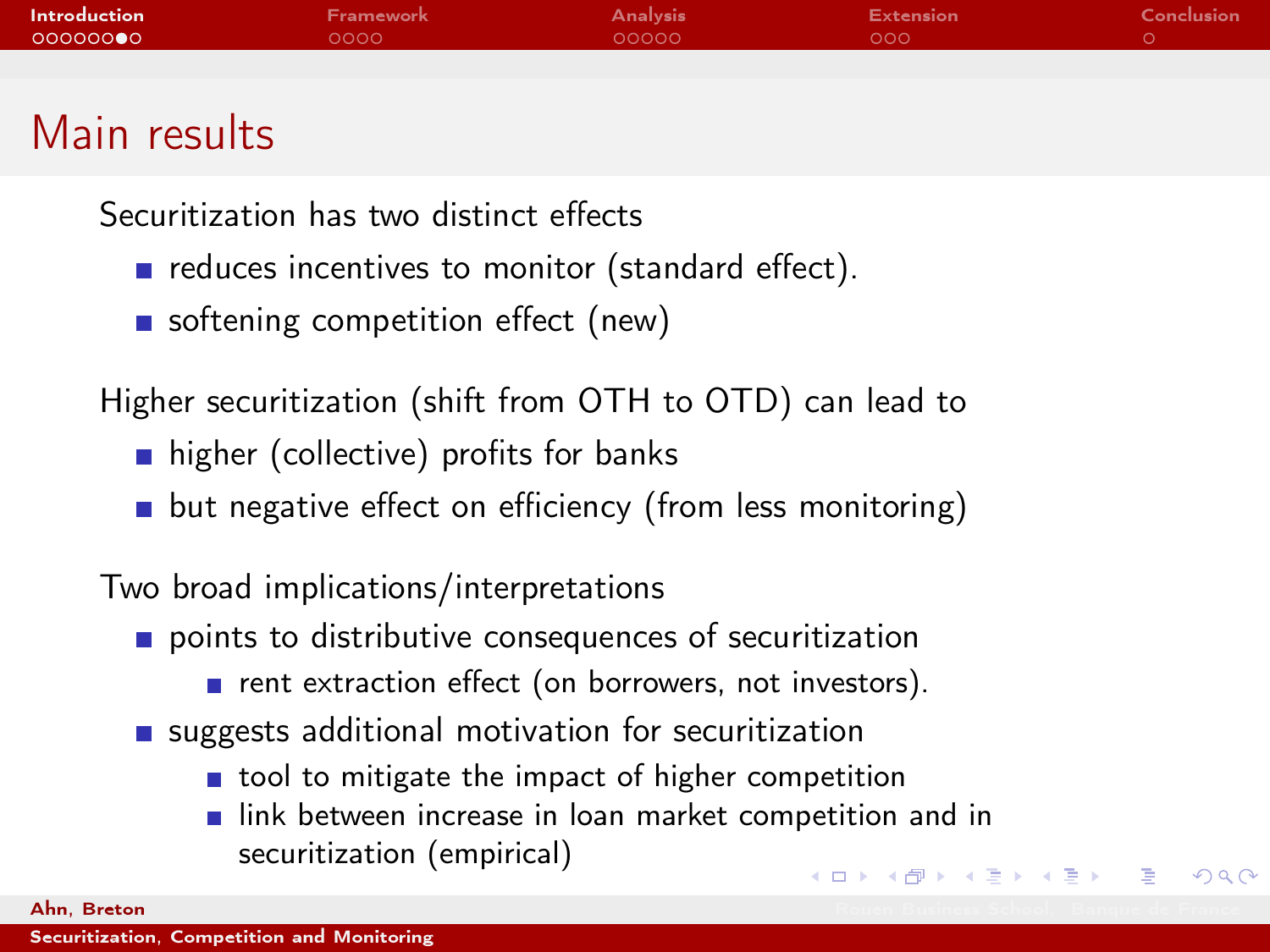| Introduction | <b>Framework</b> | <b>Analysis</b> | <b>Extension</b> | Conclusion |
|--------------|------------------|-----------------|------------------|------------|
| 00000000     | 0000             | 00000           | LOOO"            |            |
|              |                  |                 |                  |            |

K ロ ▶ K 優 ▶ K 결 ▶ K 결 ▶ ○ 결

 $QQQ$ 

## Outline of the talk

**1** [Introduction](#page-2-0)

#### 2 [Framework](#page-10-0)

- 3 [Analysis](#page-17-0)
	- **[Exogenous securitization](#page-17-0)**
- 4 [Extension](#page-22-0)
	- **[Endogenous securitization](#page-22-0)**
- **5** [Conclusion](#page-25-0)

**Ahn, Breton Rouen Business School, Banque de France**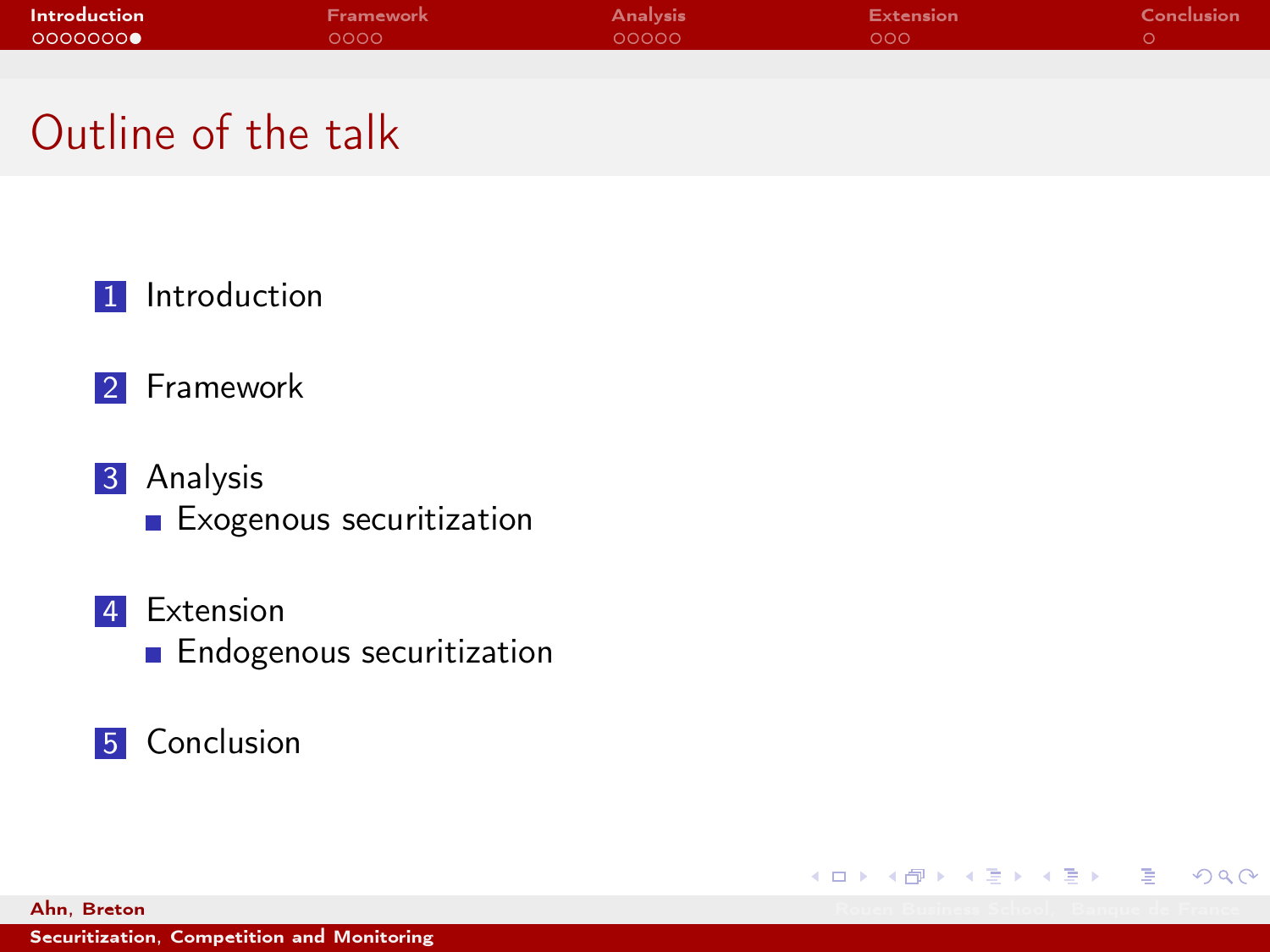| Introduction | Framework | <b>Analysis</b> | <b>Extension</b> | Conclusion |
|--------------|-----------|-----------------|------------------|------------|
| 00000000     | 0000      | 00000           | റററ              |            |
|              |           |                 |                  |            |

# Structure of competition

- **Imperfect competition between banks in loan market (duopoly:**  $A, B$ )
- **Price competition (loan rate) in 2 subsequent periods** 
	- 1 1st period: competition for new borrowers (pure Bertrand price competition)
	- 2 2nd period
		- Different loan offering policy (own vs. rival's clientele) depends on the information (private vs. public)
		- Borrower's switching cost  $s \in [0, \bar{s}]$  (uniformly distributed) heterogeneous / known only to borrowers at the end of period 1

K ロ X K 個 X K 至 X K 至 X 一重

<span id="page-10-0"></span> $QQQ$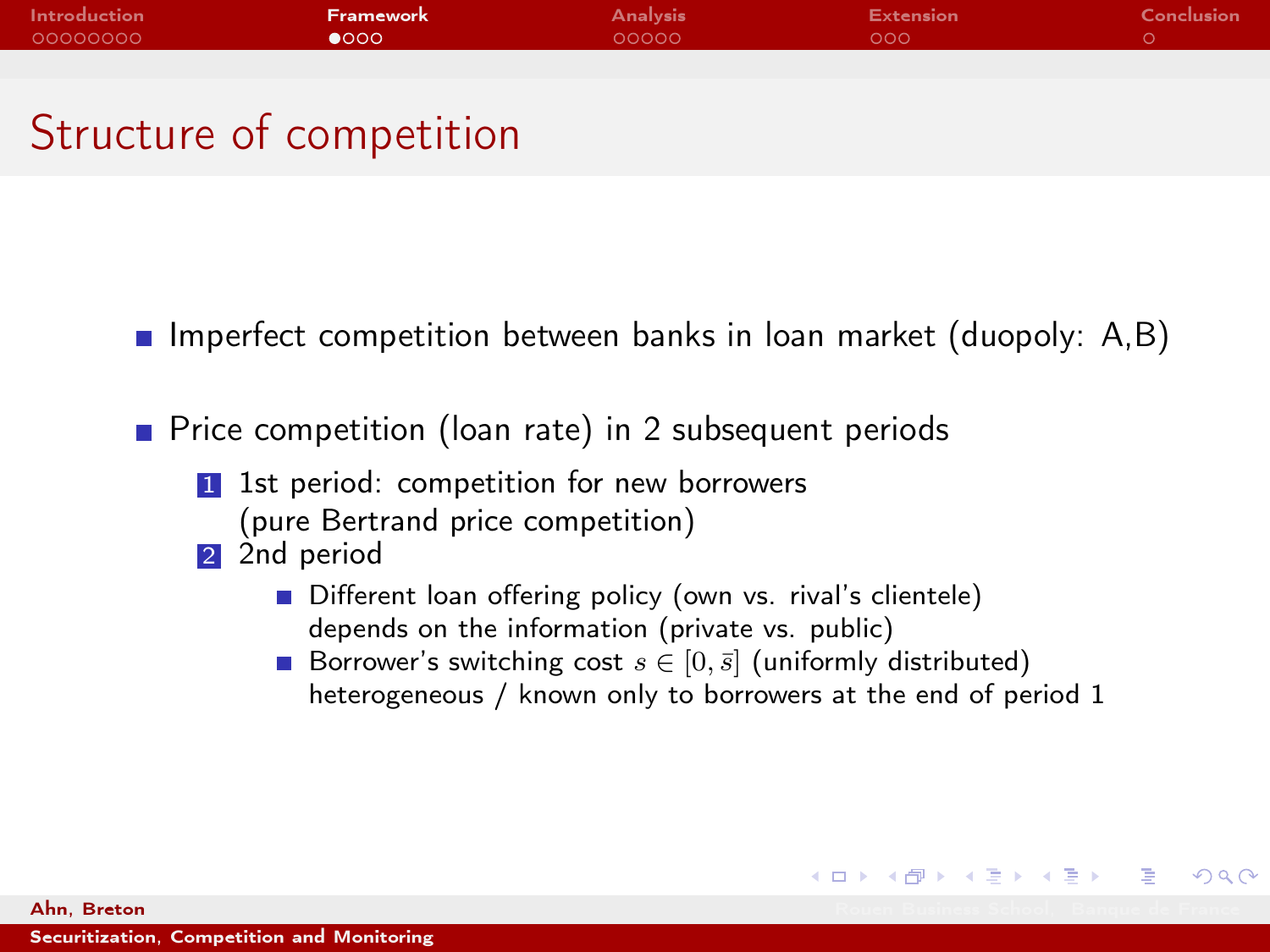| Introduction | Framework <b>'</b> | <b>Analysis</b> | Extension | Conclusion |
|--------------|--------------------|-----------------|-----------|------------|
| 00000000     | 0000               | 00000           | റററ       |            |
|              |                    |                 |           |            |

### Borrowers and banks

- Two types of borrowers (private information)
	- **T** Type H (proportion  $\lambda$ ).
		- One positive NPV project in each period:  $I \longrightarrow Y$  w.p.  $p_H$
	- Type L (proportion  $1 \lambda$ ).
		- First period: choice between two negative NPV projects.
		- Bad project  $I \longrightarrow Y$  w.p.  $p_L$
		- $\blacksquare$  Very bad project that fails surely, but yield private benefits  $B$
		- Second period: Only very bad project.
- Banks : can monitor borrowers (HT, 1997)
	- monitoring intensity  $\sigma^i \in [0,1]$ , cost  $\sigma^i.c$
	- w.p.  $\sigma^i$  : prevent very bad project  $+$  learn type
	- full monitoring efficient
- **Information structure** 
	- **First period project NPV** $> 0$  in expectation
	- Period 1 default record: observable (credit register)
	- Second period project:  $NPV < 0$  cond. on default/NPV $> 0$  cond. on success **KORKA SERKER DE VAN**

**Ahn, Breton Rouen Business School, Banque de France**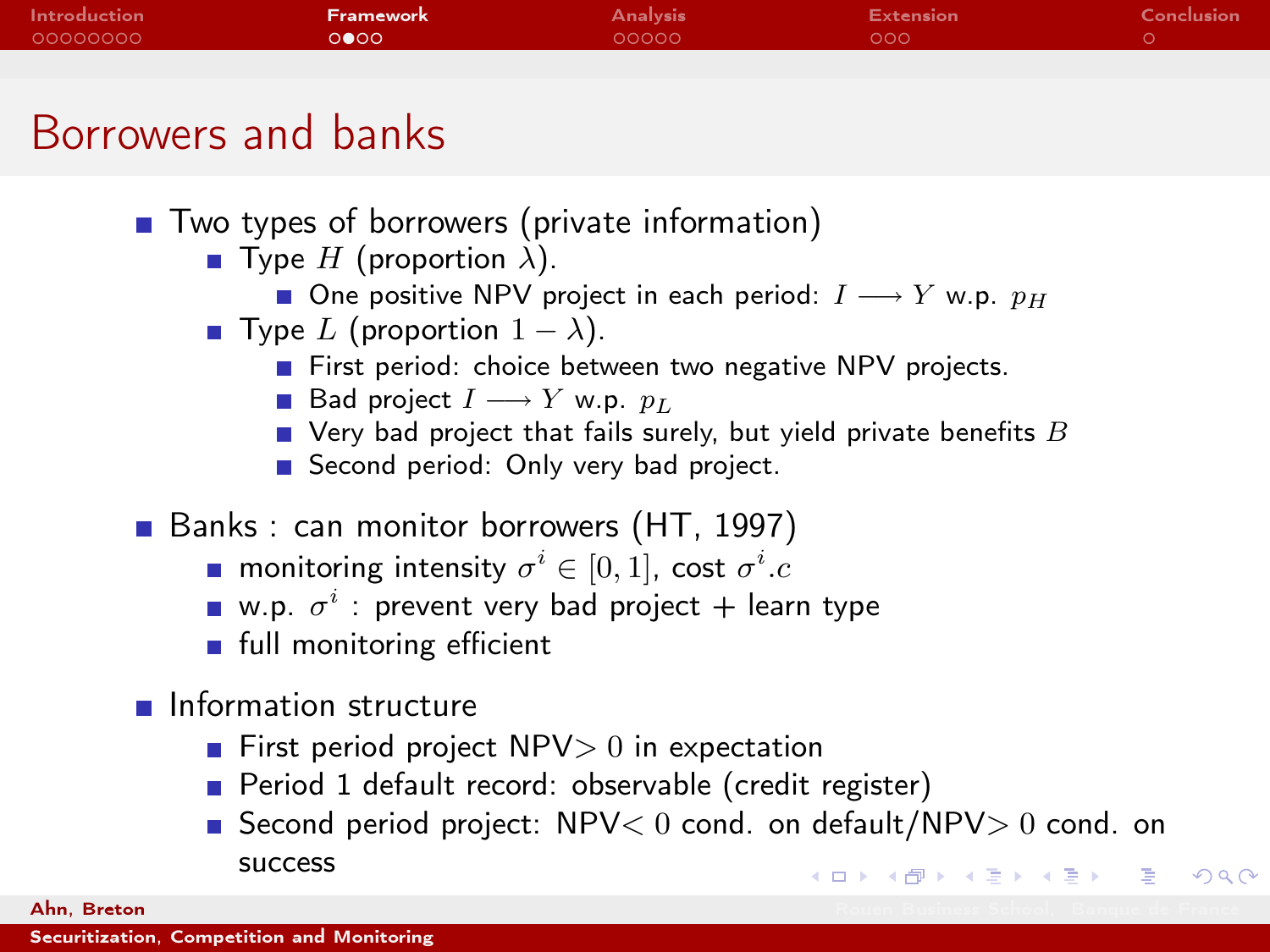| Introduction | Framework | <b>Analysis</b> | Extension | Conclusion |
|--------------|-----------|-----------------|-----------|------------|
| 00000000     | 0000      | 00000           | റററ       |            |
|              |           |                 |           |            |





[Securitization, Competition and Monitoring](#page-0-0)

**Ahn, Breton Rouen Business School, Banque de France** 

 $299$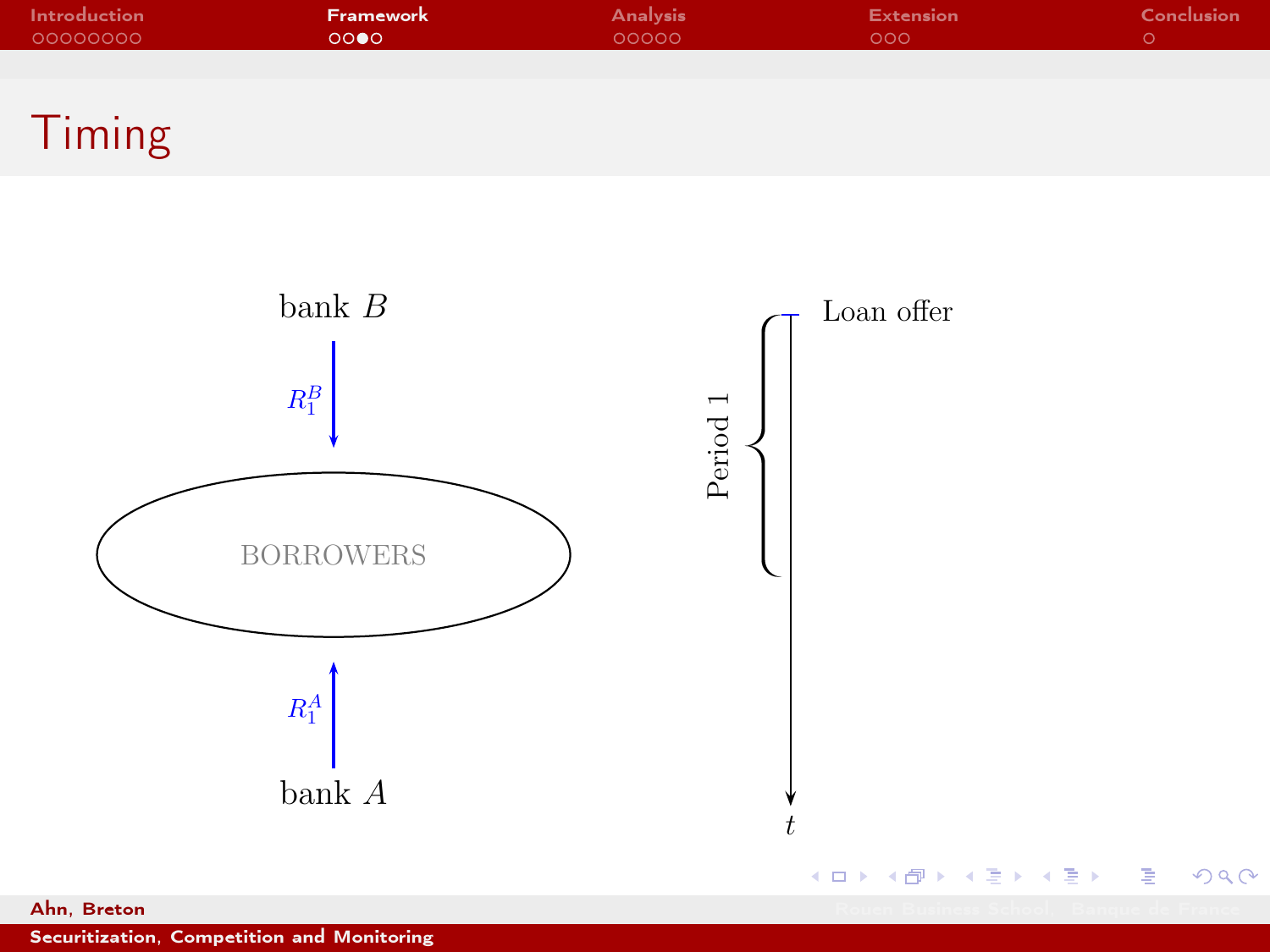| Introduction | <b>Framework</b> | <b>Analysis</b> | Extension        | Conclusion |
|--------------|------------------|-----------------|------------------|------------|
| 00000000     | 0000             | 00000           | 000 <sub>o</sub> |            |
|              |                  |                 |                  |            |





[Securitization, Competition and Monitoring](#page-0-0)

 $2990$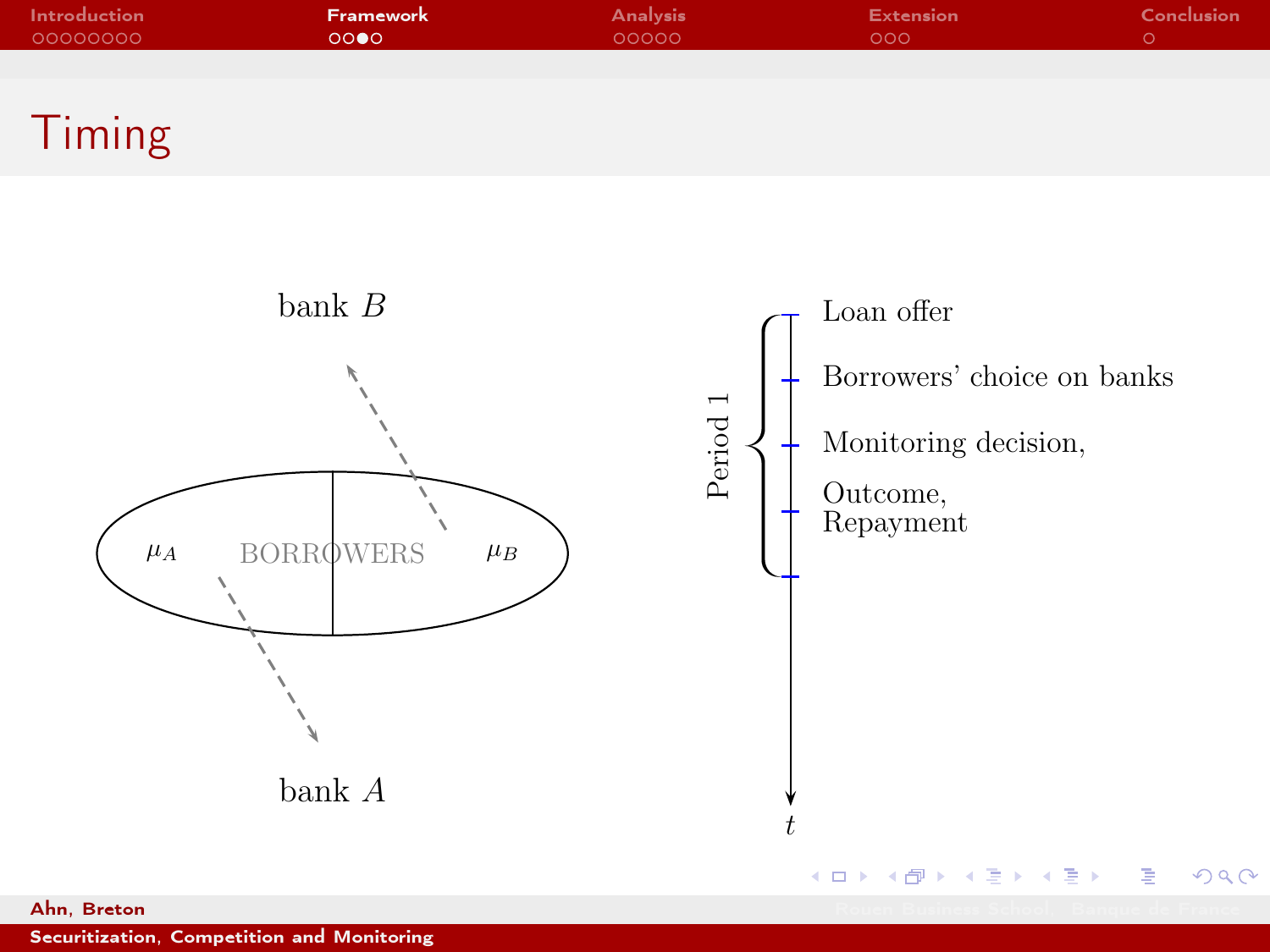| Introduction | Framework <b>1</b> | <b>Analysis</b> | Extension | Conclusion |
|--------------|--------------------|-----------------|-----------|------------|
| 00000000     | 0000               | 00000           | റററ       |            |
|              |                    |                 |           |            |





[Securitization, Competition and Monitoring](#page-0-0)

**Ahn, Breton Rouen Business School, Banque de France**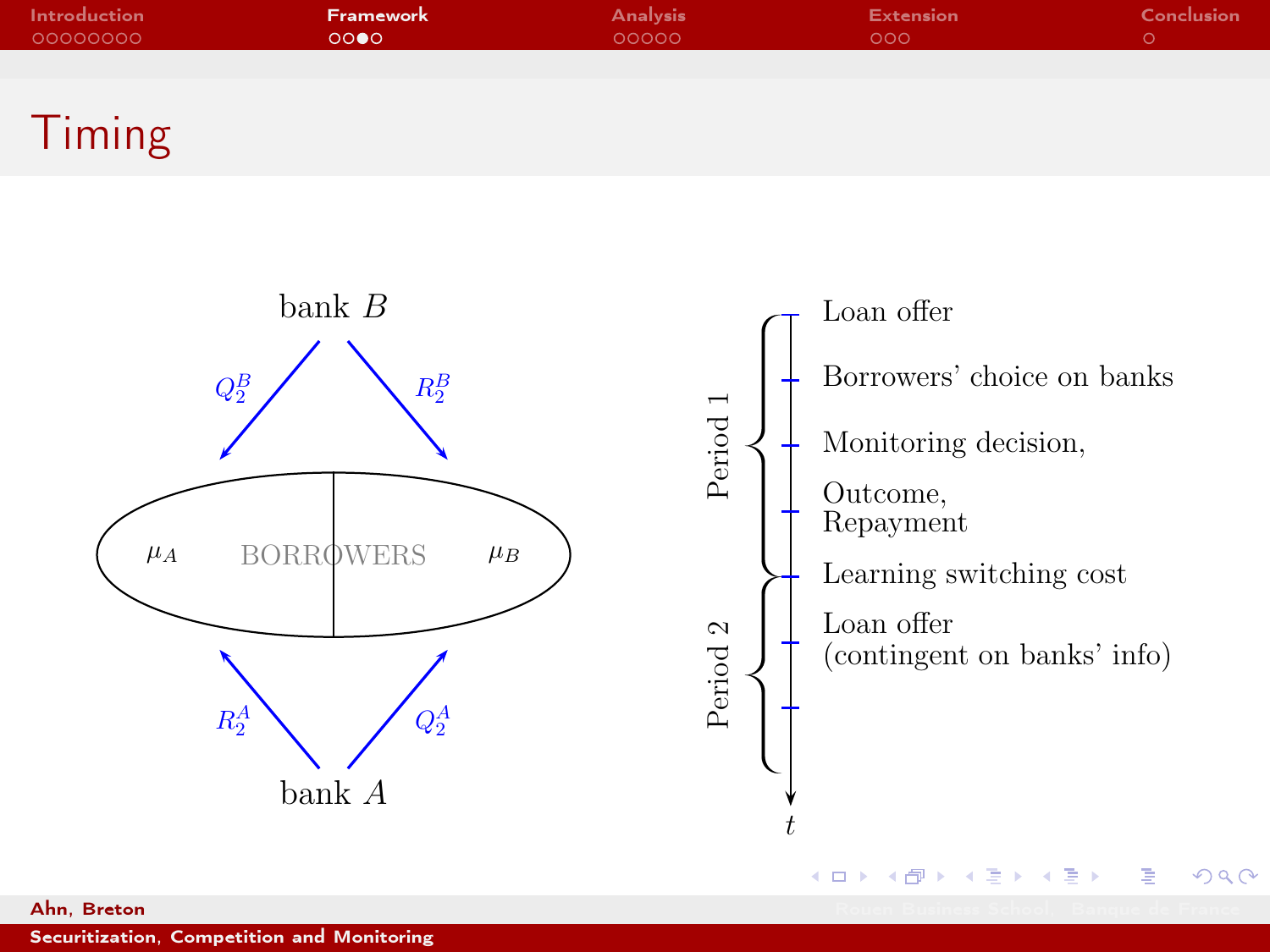| Introduction | Framework | <b>Analysis</b> | Extension | Conclusion |
|--------------|-----------|-----------------|-----------|------------|
| 00000000     | 0000      | 00000           | റററ       |            |
|              |           |                 |           |            |





**Ahn, Breton Rouen Business School, Banque de France**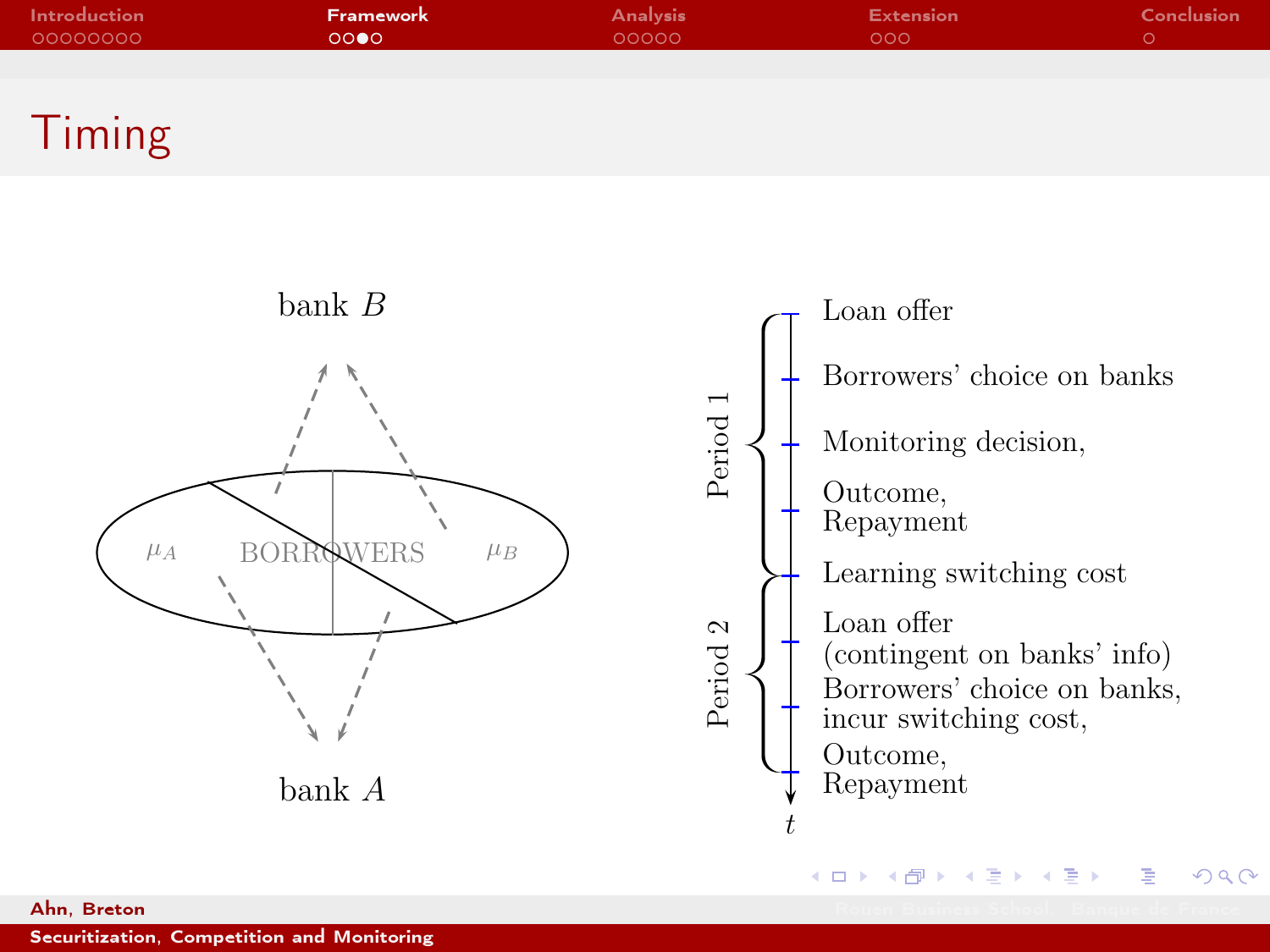| Introduction | Framework | <b>Analysis</b> | <b>Extension</b> | Conclusion |
|--------------|-----------|-----------------|------------------|------------|
| 00000000     | 000       | 00000           | 000              |            |
|              |           |                 |                  |            |
|              |           |                 |                  |            |
| Conmitian    |           |                 |                  |            |

- Securitization
	- In period 1, each bank sells a fraction  $\tau \in [0,1]$  of all loans to external investors
		- $\blacksquare$   $\tau$  perfectly observed by investors and competitor
		- $\blacksquare$  many rational, risk neutral investors (0 discount rate)
		- on portfolio sold at fair price

$$
P^* = \tau.\bar p^e.R_1^i
$$

イロト イ部 トイミト イミド ニミー のんぐ

where  $\bar{p}^e = \lambda p_H + \sigma^e (1-\lambda) p_L$  : prob. of repayment expected by investors

- Securitization occurs before monitoring
- **Look at effect of**  $\tau$  **on equilibrium monitoring and profits**

 $\blacksquare$  Extension with endogenous securitization.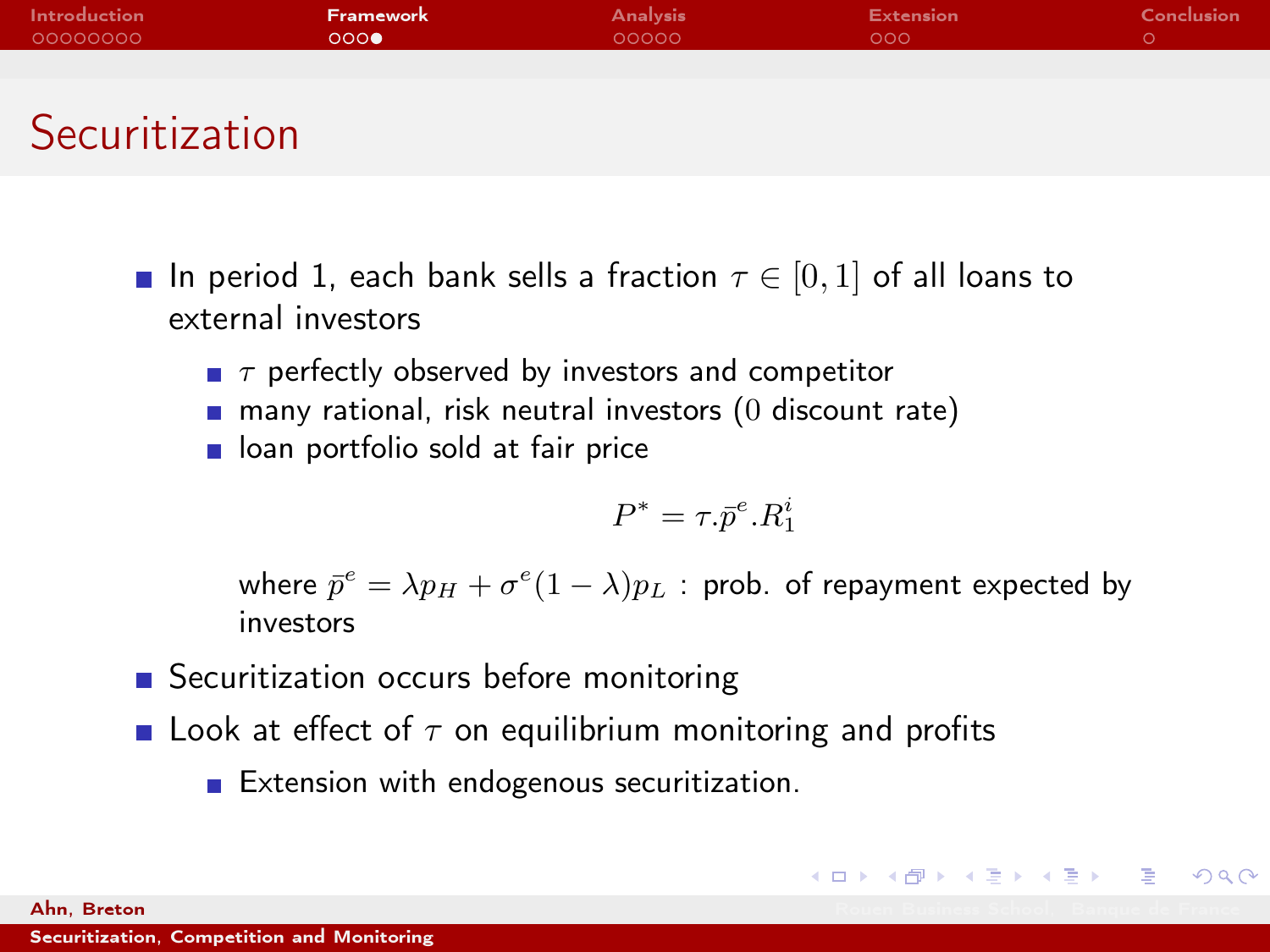| <b>Introduction</b>             | Framework | <b>Analysis</b> | <b>Extension</b> | Conclusion |
|---------------------------------|-----------|-----------------|------------------|------------|
| 00000000                        | 0000      | $\bullet$ 0000  | 000              |            |
| <b>Exogenous securitization</b> |           |                 |                  |            |

## Second period competition

- Competition given initial market shares and private/public information on borrowers.
- Borrowers face tradeoff between interest rate and switching costs. Borrower receiving two offers switch whenever  $s < p \left( R_2^i - Q_2^j \right)$
- (If switching costs are large enough) The period-2 competition game over bank  $i$ 's clients has a unique equilibrium in pure strategies
	- $\blacksquare$  (Per borrower) profits of bank i and rival j on i's (initial) clients are

$$
\tilde{\pi}^{i/i}(\sigma_i) \equiv \sigma_i \lambda (1 - p_H) (p_H Y - I) + \lambda p_H \frac{4}{9} \bar{s},
$$
  

$$
\tilde{\pi}^{j/i} (\sigma_i^e) \equiv \lambda p_H \frac{1}{9} \bar{s} - \sigma_i^e (1 - \lambda) p_L I.
$$

K ロ X K 個 X K ミ X X ミ X コ ミ

<span id="page-17-0"></span> $QQQ$ 

Condition on switching costs:  $\lambda p_H \frac{1}{9} \bar{s} > (1 - \lambda) p_L I$ 

- **Positive profits on both clienteles** 
	- Switching cost  $+$  winner's curse effect.

**Ahn, Breton Rouen Business School, Banque de France**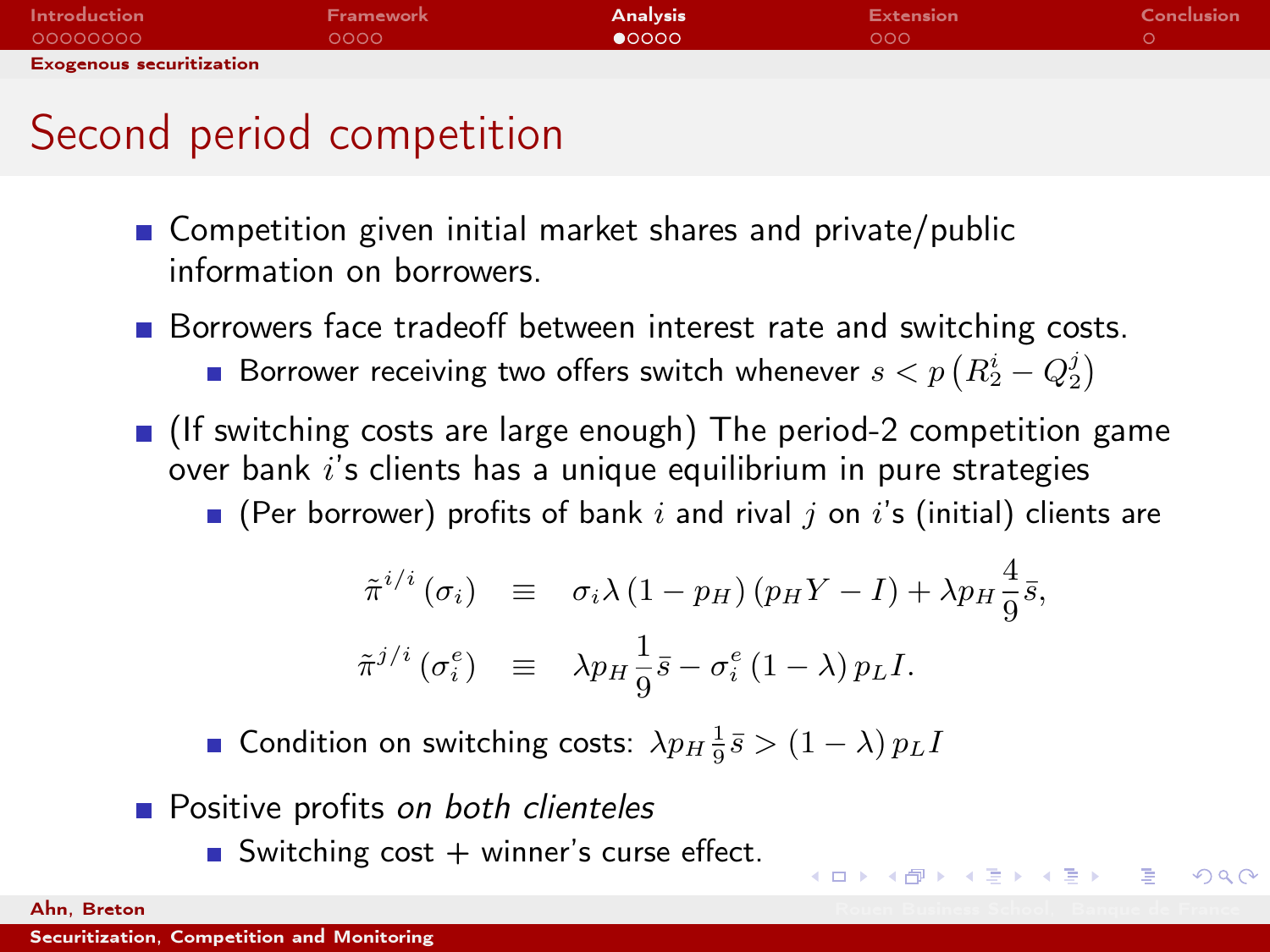| <b>Introduction</b>             | <b>Framework</b> | <b>Analysis</b> | <b>Extension</b> | Conclusion |
|---------------------------------|------------------|-----------------|------------------|------------|
| 00000000                        | 0000             | 00000           | 000              |            |
| <b>Exogenous securitization</b> |                  |                 |                  |            |
|                                 |                  |                 |                  |            |
| $\overline{ }$                  |                  |                 |                  |            |

#### First period

 $\blacksquare$  Bank i's overall expected profits

$$
\Pi^{i} = \mu^{i} \begin{bmatrix} -I + (\lambda p_{H} + \sigma_{i}^{e} \tau (1 - \lambda) p_{L}) R_{1}^{i} \\ + \sigma_{i} \left( -c + \bar{\pi}^{i/i} + (1 - \tau) (1 - \lambda) p_{L} R_{1}^{i} \right) + (1 - \sigma_{i}) \pi^{i/i} \end{bmatrix} + \mu^{j} \tilde{\pi}^{i/j} (\sigma_{j}^{e})
$$

where  $\qquad \blacksquare \; \pi^{i/i} =$  profit on own clients in period 2 if not monitored,  $\bar{\pi}^{i/i} =$  profit on own clients in period 2 if monitored,  $\tilde{\pi}^{i/j}$ = profit on rival's clients in period 2.

#### **Monitoring strategy depends on condition**

$$
c \lesseqqgtr \big(1 - \tau\big) \left(1 - \lambda\right) p_L R_1^i + \left(\bar{\pi}^{i/i} - \pi^{i/i}\right)
$$

In equilibrium  $R_1^A=R_1^B$  determined by undercutting argument

Gompetition for market share stops when on own clients  $=$  profits on rivals' clients .<br>◆ ロ ▶ → *메* ▶ → 로 ▶ → 로 ▶ │ 로 │ ◆) ٩. (^

**Ahn, Breton Rouen Business School, Banque de France**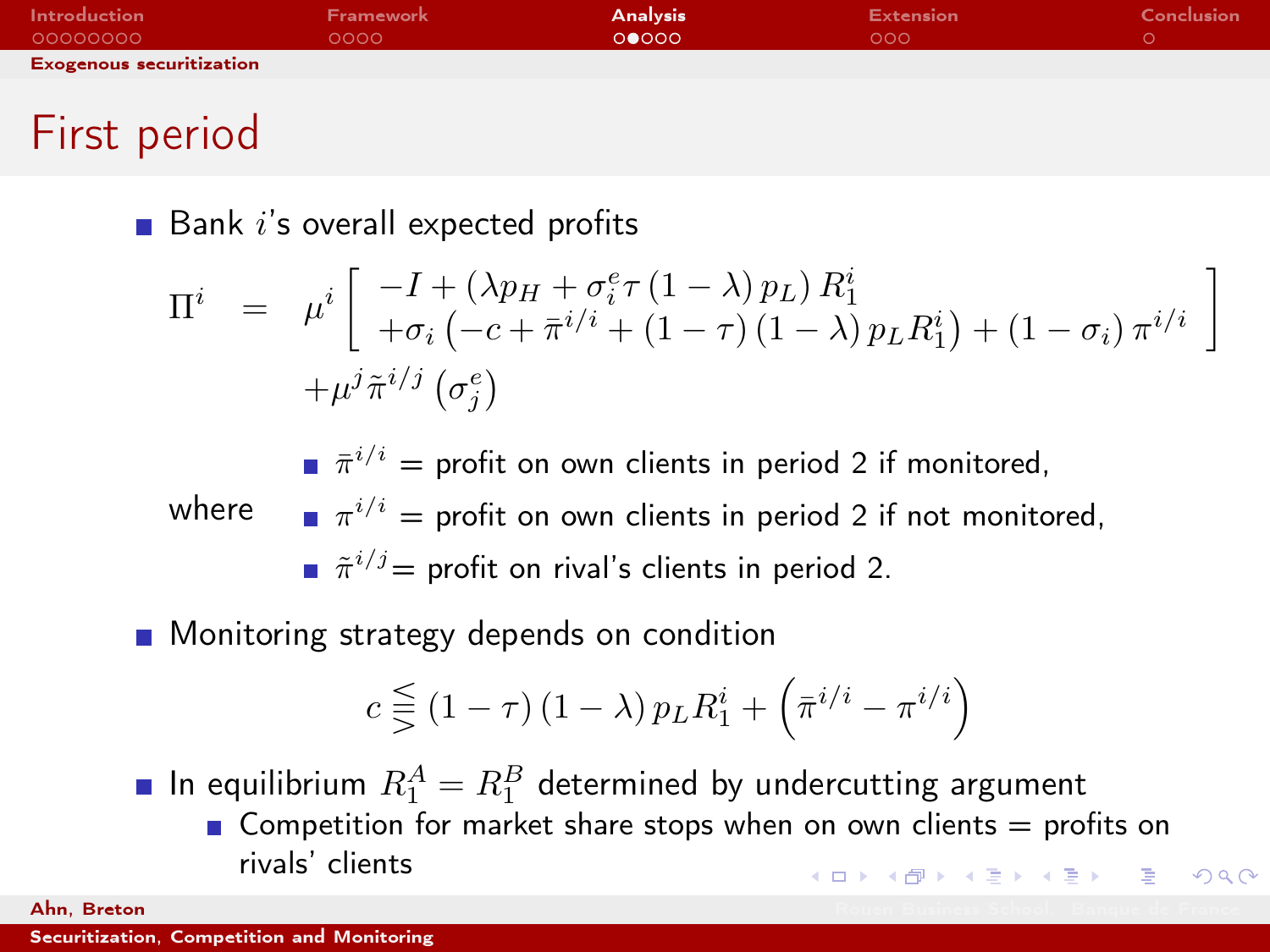| <b>Introduction</b>             | Framework | <b>Analysis</b> | <b>Extension</b> | Conclusion |
|---------------------------------|-----------|-----------------|------------------|------------|
| 00000000                        | 0000      | 00000           | 000              |            |
| <b>Exogenous securitization</b> |           |                 |                  |            |
|                                 |           |                 |                  |            |
| Equilibrium                     |           |                 |                  |            |

- **There exists a unique equilibrium in which both banks are active in** the first period.
- $\blacksquare$  This equilibrium is symmetric and characterized by the monitoring intensity

$$
\sigma^* = \begin{cases}\n0 & \text{if } c_\tau < c, \\
\sigma(c, \tau) & \text{if } \bar{c}_\tau \leq c \leq c_\tau, \\
1 & \text{if } c < \bar{c}_\tau.\n\end{cases}
$$

with  $\sigma(c, \tau)$  continuous and decreasing in both arguments. **Equilibrium profits and first period interest rate are given by** 

$$
\Pi^* = \frac{1}{9} \lambda p_H \bar{s} - \sigma^* (1 - \lambda) p_L I > 0,
$$
  
\n
$$
R_1^* = \frac{I - \lambda p_H \frac{1}{3} \bar{s} - \sigma^* (\lambda (1 - p_H) (p_H Y - I) + (1 - \lambda) p_L I - c)}{\lambda p_H + \sigma^* (1 - \lambda) p_L}.
$$

**K ロ メ イ 団 メ イ ヨ メ イ ヨ メ ニ ヨ** 

 $QQQ$ 

**Ahn, Breton Rouen Business School, Banque de France**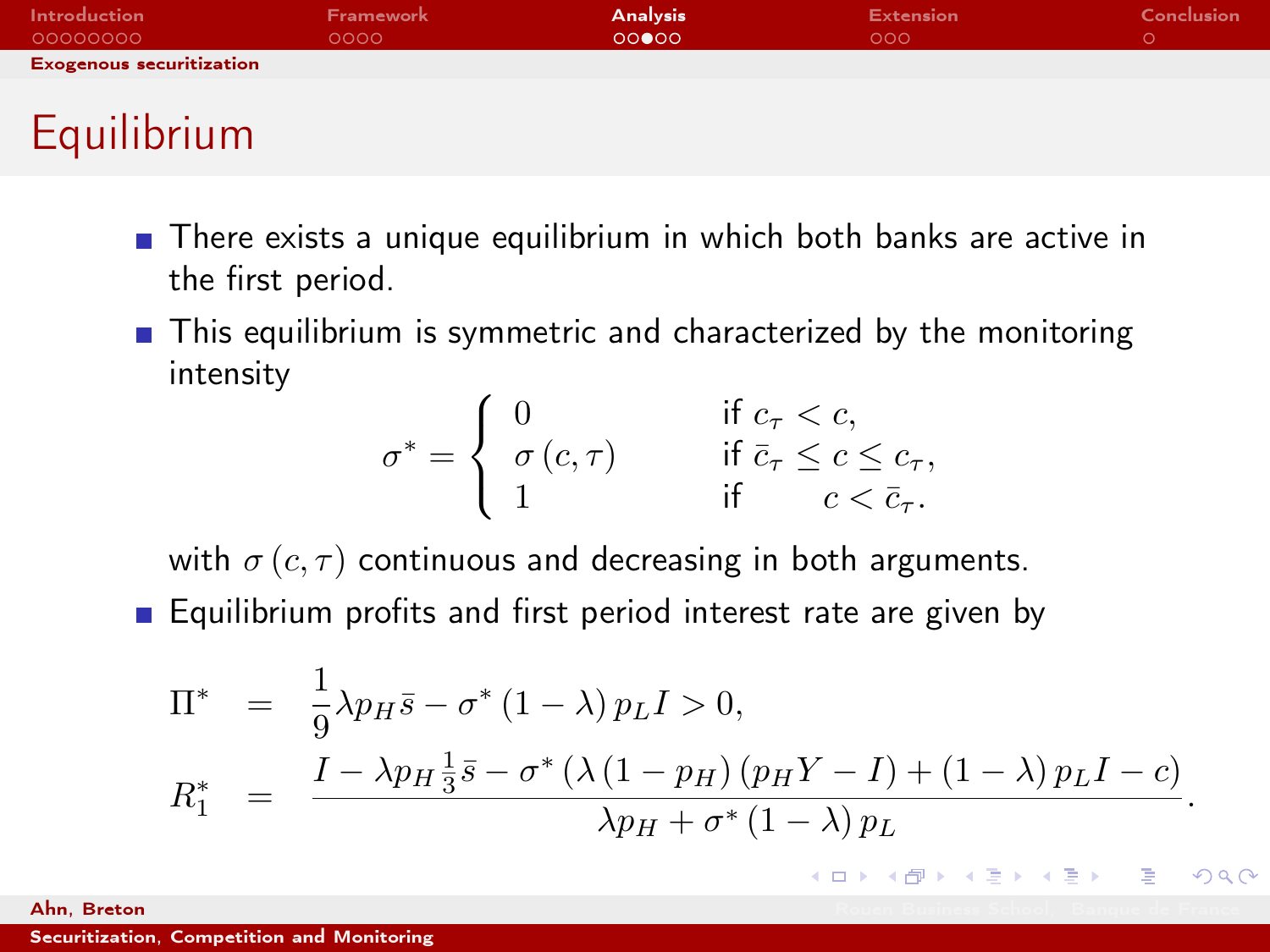| Introduction                    | Framework | <b>Analysis</b> | <b>Extension</b> | Conclusion |
|---------------------------------|-----------|-----------------|------------------|------------|
| 00000000                        | 0000      | റററൈ            | റററ              |            |
| <b>Exogenous securitization</b> |           |                 |                  |            |

## Effect of an increase in  $\tau$



Decrease in lending standards and increase in profits!

キロメ メ都 メメ きょうくぼう

÷,

<span id="page-20-0"></span> $QQ$ 

**I** (Irrespective of effect on welfare).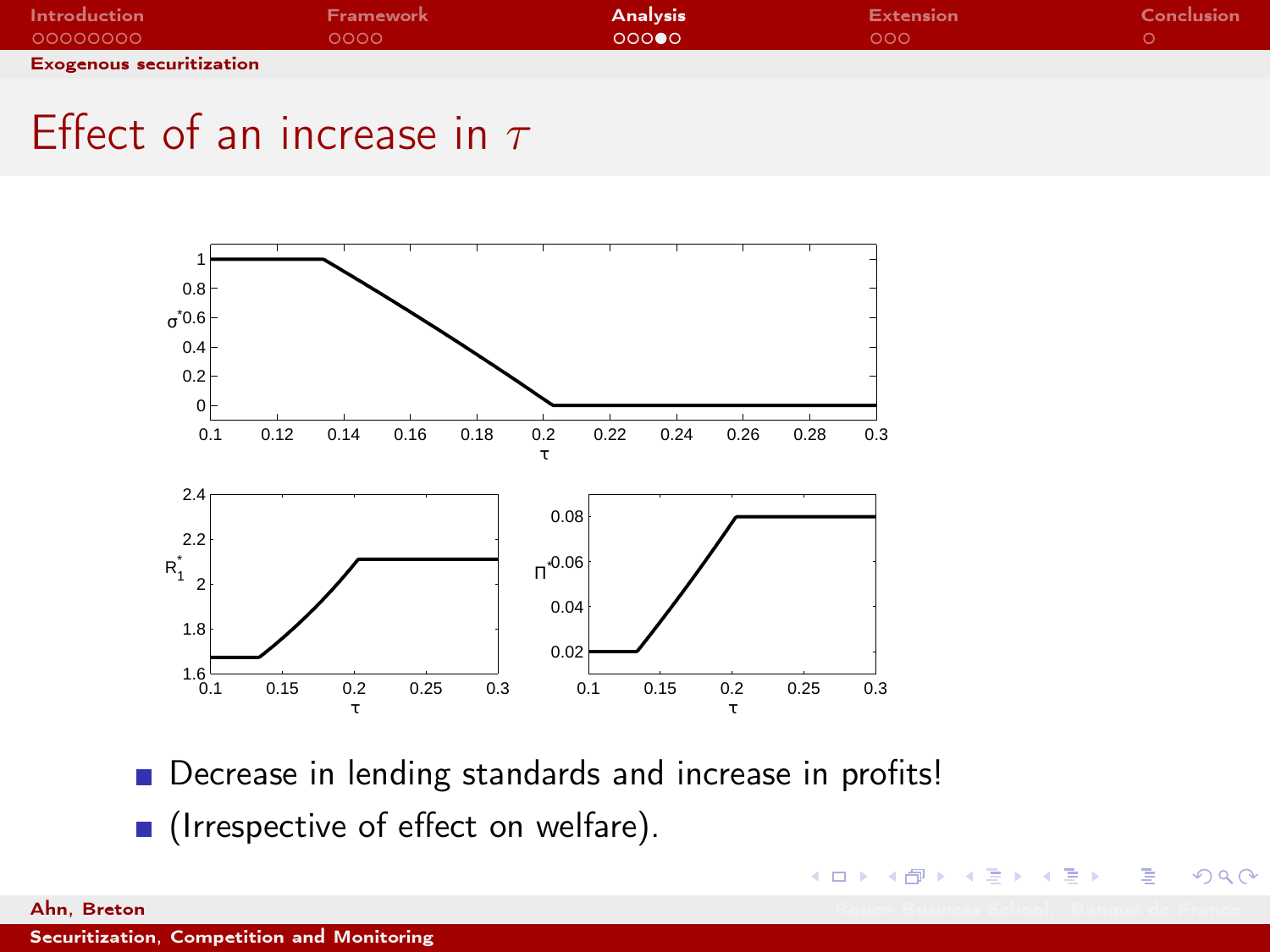| <b>Introduction</b>             | Framework | <b>Analysis</b> | <b>Extension</b> | Conclusion |
|---------------------------------|-----------|-----------------|------------------|------------|
| 00000000                        | 0000      | 0000            | 000              |            |
| <b>Exogenous securitization</b> |           |                 |                  |            |

# The softening competition effect

- Results point to a softening competition effect of securitization
- **Securitization affect profits through reduction in monitoring intensity** 
	- $\blacksquare$  (Fair pricing in secondary market  $+$  same discount factors)
- Decrease in monitoring has two different effect
	- Reduction of repayment probability of its own clients;
	- Reduction of the adverse selection problem (winner's curse) for rival  $(\longrightarrow$  higher profits from poaching).
- Only the latter effect matters for equilibrium profits
	- In contrast to future rents on one's clients, future profits on the competitor's clients cannot be passed on to borrowers through lower rates in the first period.
	- Profits from poaching thus act as a form of "opportunity return" on funds.

 $QQQ$ 

**Example 1** Competition for initial market share less i[nte](#page-20-0)[nse](#page-22-0)[.](#page-20-0)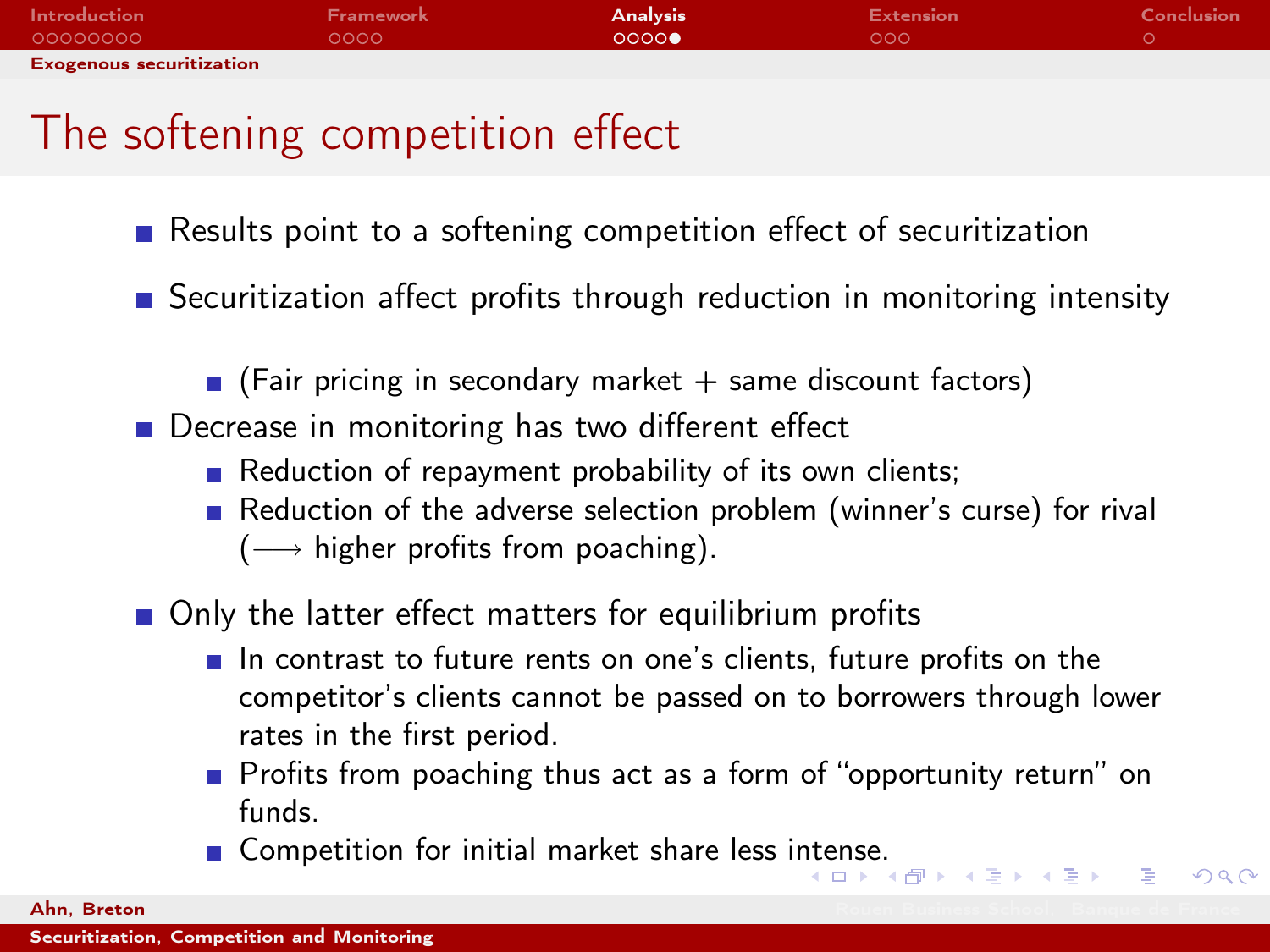| Introduction                     | Framework | <b>Analysis</b> | <b>Extension</b> | Conclusion |
|----------------------------------|-----------|-----------------|------------------|------------|
| 00000000                         | ററററ      | -ററററ           | ൈ                |            |
| <b>Endogenous securitization</b> |           |                 |                  |            |

# Strategic use of securitization?

- The softening competition effect can be used to mitigate the consequence of an (exogenous) increase in competition.
- **Extension: Incumbent (A) facing entry on its market by entrant (E).**
- $\blacksquare$  In absence of entry, full monitoring and no use of securitization.
- $\blacksquare$  Focus on A's strategic securitization decision
	- $\blacksquare$  E has no monitoring ability; switching from E to A entails no switching costs.
	- Securitization by E is irrelevant.
	- $\blacksquare$  (A=relationship lenders / E=new entrant with limited expertise).

K ロ X K @ X K 할 X K 할 X → 할

<span id="page-22-0"></span> $\Omega$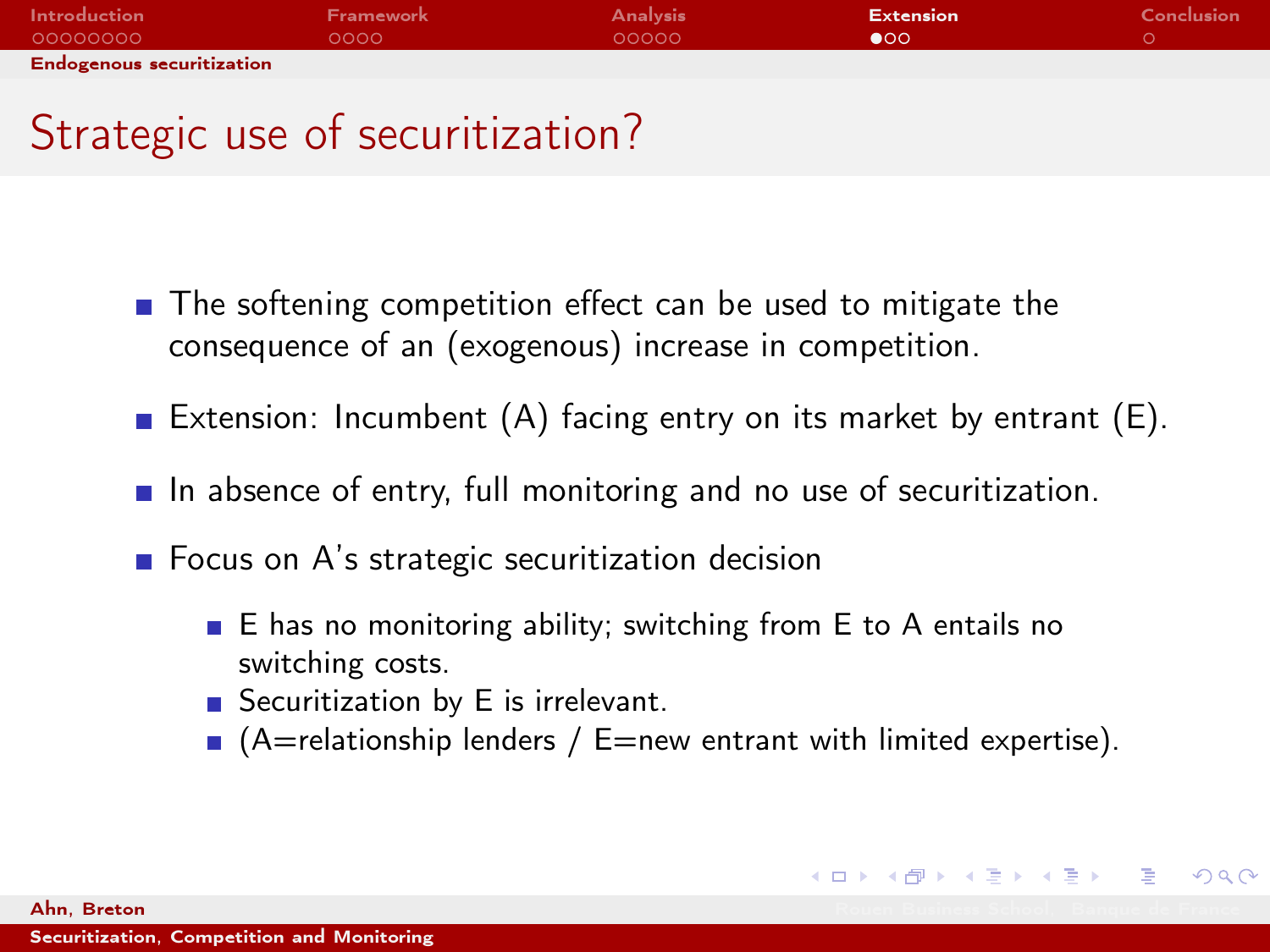| <b>Introduction</b>              | Framework | <b>Analysis</b> | <b>Extension</b> | Conclusion |
|----------------------------------|-----------|-----------------|------------------|------------|
| 00000000                         | LOOOO I   | - റററററ         | റൈ               |            |
| <b>Endogenous securitization</b> |           |                 |                  |            |

 $\blacksquare$  Incumbent and entrant profits write

$$
\Pi^{A} = \mu^{A} \begin{bmatrix} -I + (\lambda p_{H} + \hat{\sigma}_{A}\tau (1-\lambda) p_{L}) R_{1}^{A} \\ + \sigma_{A} \left( -c + \bar{\pi}^{i/i} + (1-\tau) (1-\lambda) p_{L} R_{1}^{i} \right) + (1-\sigma_{i}) \pi^{i/i} \end{bmatrix}
$$

$$
\Pi^{E} = \mu^{E} \left[ \lambda p_{H} R_{1}^{E} - I \right] + \mu^{A} \tilde{\pi}^{i/j} \left( \hat{\sigma}_{A} \right).
$$

**Equilibrium easily characterized** 

- $\blacksquare$  E drives down its initial rate until its first period profit on a borrower equals the profit it can make by poaching in the second period.
- A engages in "limit pricing".

 $\blacksquare$  Interest rate

$$
R_1 = \frac{1}{\lambda p_H} \left( I + \tilde{\pi}^{i/j} \left( \hat{\sigma}_A \right) \right) = \frac{1}{\lambda p_H} \left( I + \frac{1}{9} \lambda p_H \bar{s} - \hat{\sigma}_A \left( 1 - \lambda \right) p_L I \right).
$$

**Monitoring intensity depends on condition** 

$$
c \lesseqqgtr \overline{\pi}^{i/i} - \pi^{i/i} + (1 - \tau) (1 - \lambda) p_L R_1
$$

K ロ X K 個 X K ミ X X ミ X コ ミ

 $QQQ$ 

**Ahn, Breton Rouen Business School, Banque de France**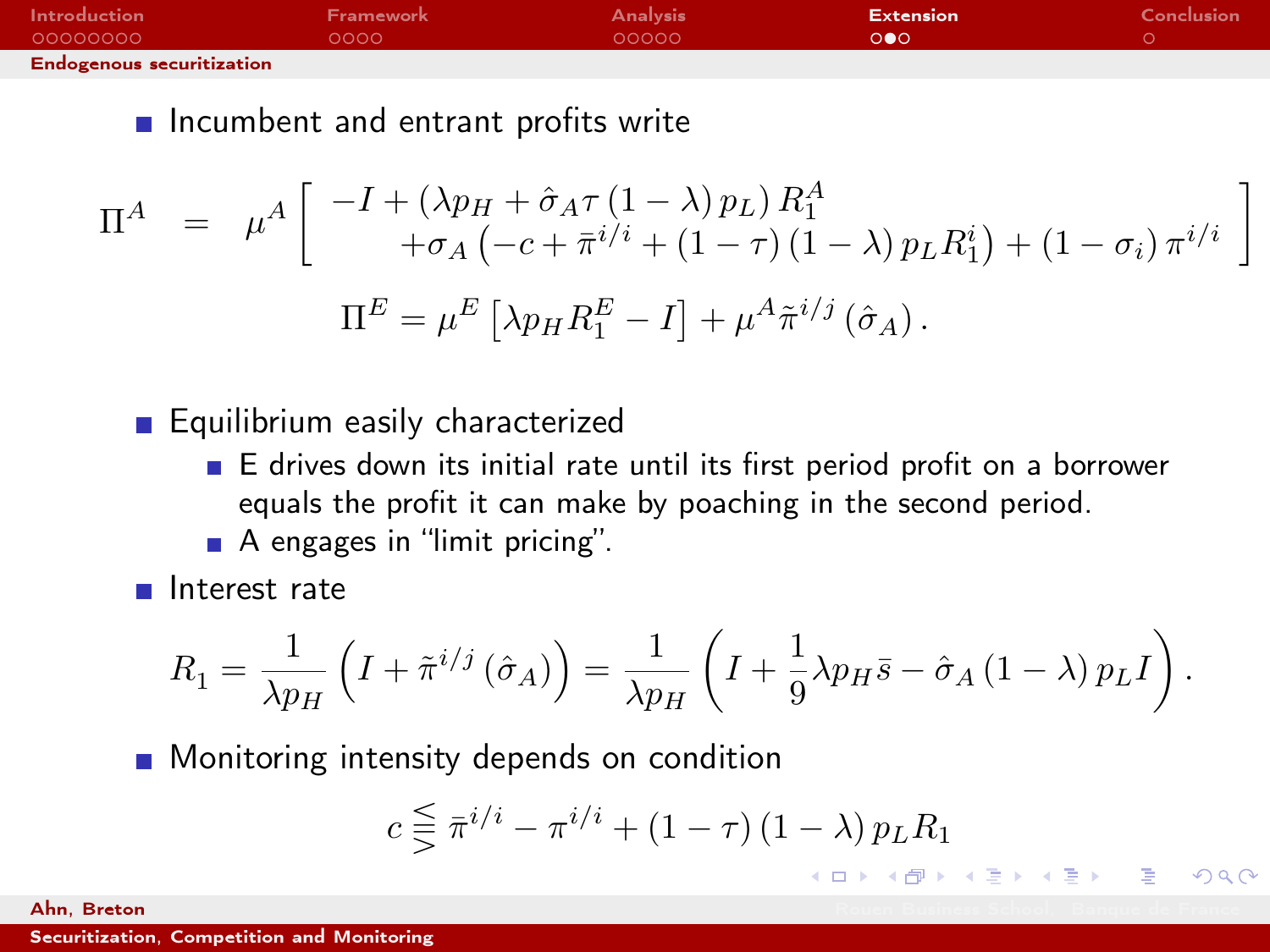| Introduction                     | Framework | <b>Analysis</b> | Extension | Conclusion |  |  |
|----------------------------------|-----------|-----------------|-----------|------------|--|--|
| 00000000                         | റററെ      | - റററററ         | 00        |            |  |  |
| <b>Endogenous securitization</b> |           |                 |           |            |  |  |

# Strategic use of securitization

#### Proposition

- 1 In the monopoly case, securitization is either irrelevant, or leads to a decrease in monitoring and profits. Hence, securitization is never used.
- **2** When faced with entry, there are cases where the incumbent bank can strictly increase its equilibrium profits by engaging in securitization.
- Securitization as a strategic response to entry.
	- $\blacksquare$  Incumbent uses securitization to signal to entrant a decrease in its monitoring. This increases the entrant's future profit from poaching, and reduces competitive pressure in the first period.
	- **E** (Securitization activity easily observed by other banks)
- **Provides a link between increase in competition and development of** securitization. イロト 不優 ト 不重 ト 不重 トー 重  $\Omega$